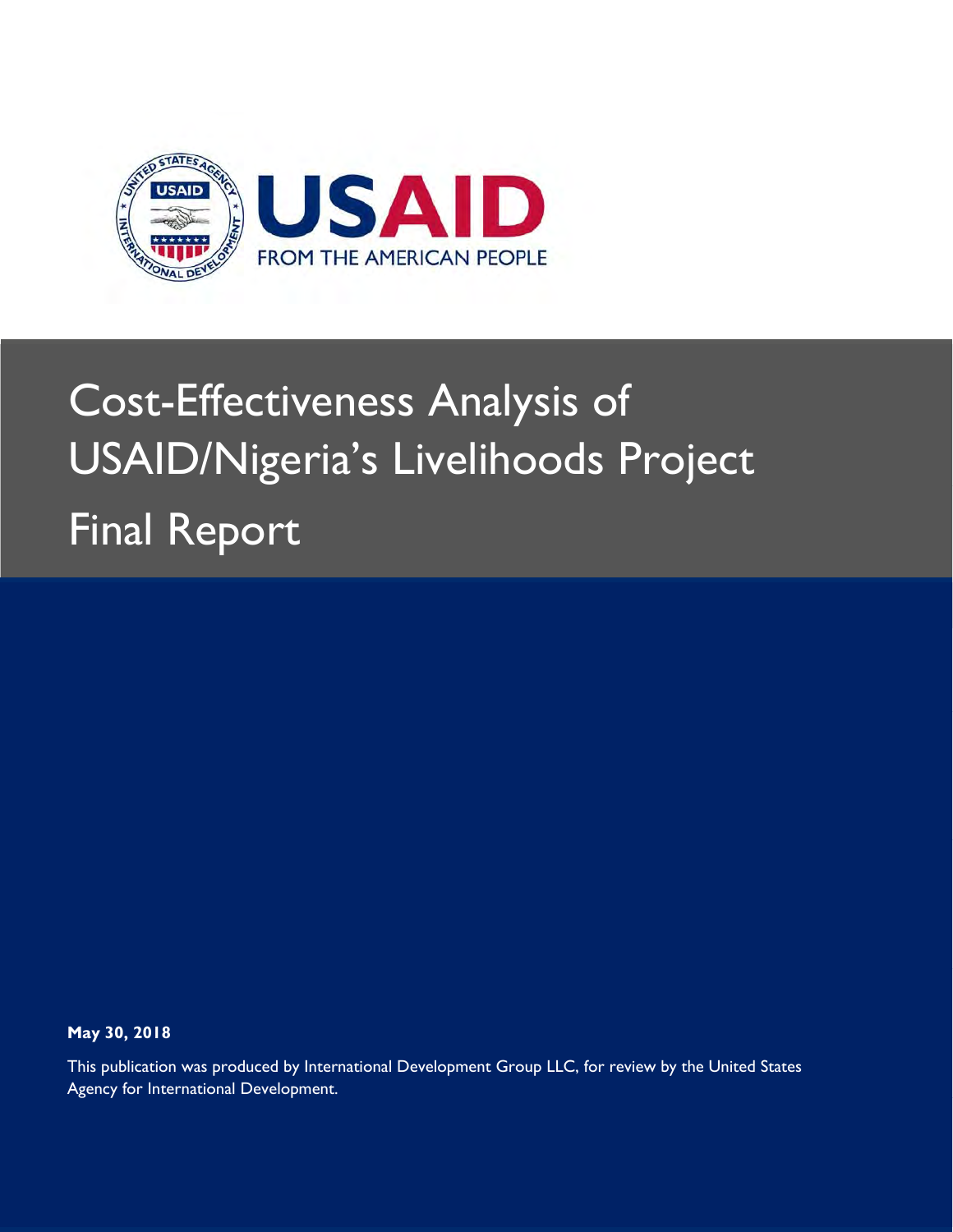# Learning, Evaluation and Analysis Project-II (LEAP-II)

Cost-Effectiveness Analysis of USAID/Nigeria's Livelihood Project – WASH and Nutrition Component (IR3)

Final Report

Contract Number:

AID-OAA-I-12-00042/AID-OAA-TO-14-00046

This report was prepared by International Development Group (IDG) with Subcontractor Cambridge Resources International (CRI) with the following contributors: Muhammad Bello, Glenn Jenkins, Gift Khozapi, Mikhail Miklyaev, Abdoul Murekezi, Elly Preotle, and Marzhan Tazhenova.

### **DISCLAIMER**

*The contents of this report are the sole responsibility of IDG and do not necessarily reflect the views of USAID or the United States Government.*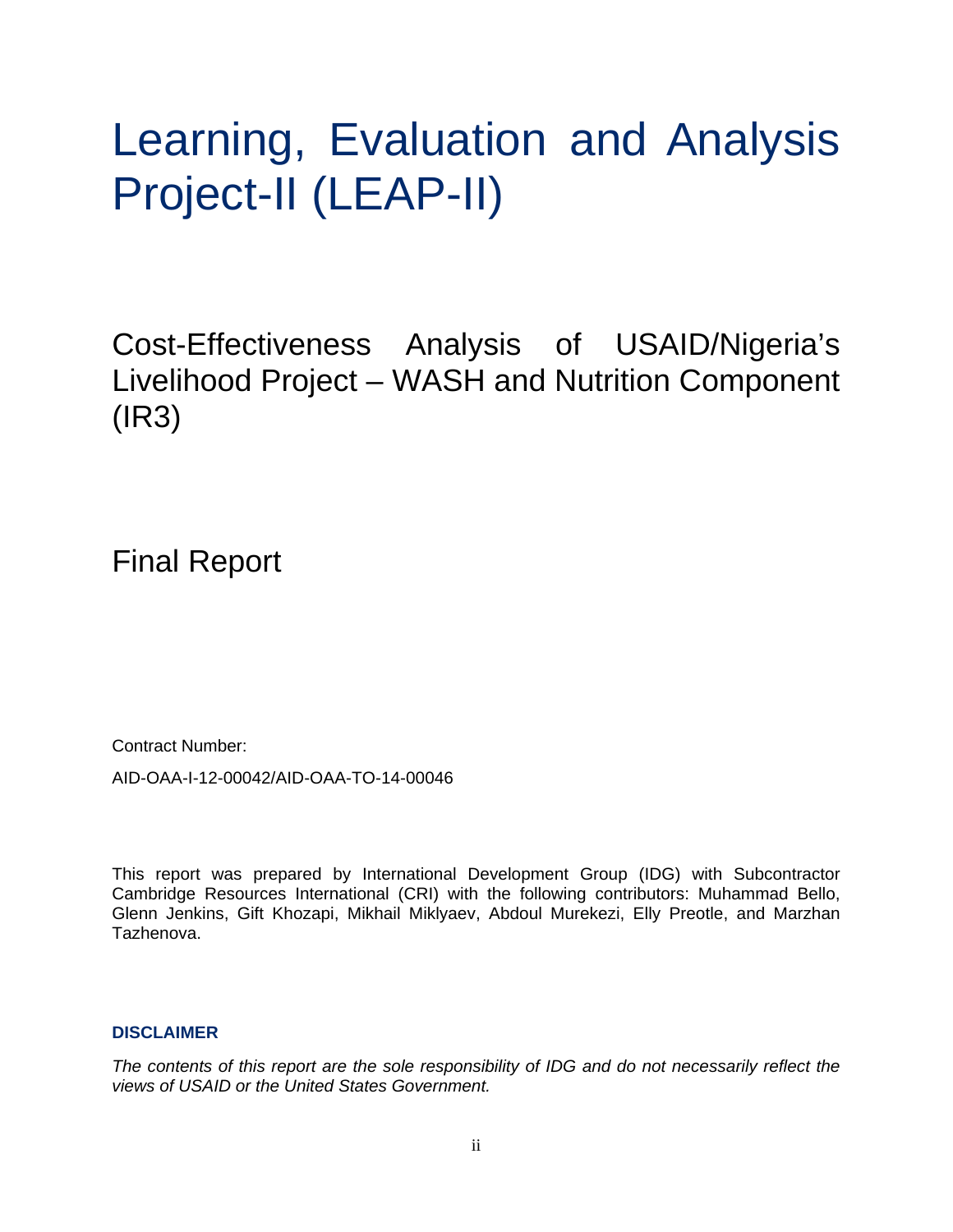# **TABLE OF CONTENTS**

| 1.  |                                                                                     |  |
|-----|-------------------------------------------------------------------------------------|--|
|     |                                                                                     |  |
|     |                                                                                     |  |
|     |                                                                                     |  |
| 1.  |                                                                                     |  |
|     |                                                                                     |  |
|     |                                                                                     |  |
| 2.  |                                                                                     |  |
|     | 2.1 Improved Water Supply, Water Treatment at Point of Use (POU) and Safe Storage 7 |  |
|     |                                                                                     |  |
|     | 2.3 Promotion of Good Hygiene Practices with Focus on Handwashing with Soap7        |  |
|     |                                                                                     |  |
| 3.  |                                                                                     |  |
| 4.  |                                                                                     |  |
| 5.  |                                                                                     |  |
|     |                                                                                     |  |
|     |                                                                                     |  |
|     |                                                                                     |  |
| 6.  |                                                                                     |  |
|     |                                                                                     |  |
|     |                                                                                     |  |
|     |                                                                                     |  |
|     |                                                                                     |  |
| 7.  |                                                                                     |  |
|     |                                                                                     |  |
|     |                                                                                     |  |
| 8.  |                                                                                     |  |
| 9.  |                                                                                     |  |
|     |                                                                                     |  |
|     |                                                                                     |  |
| 10. |                                                                                     |  |
|     |                                                                                     |  |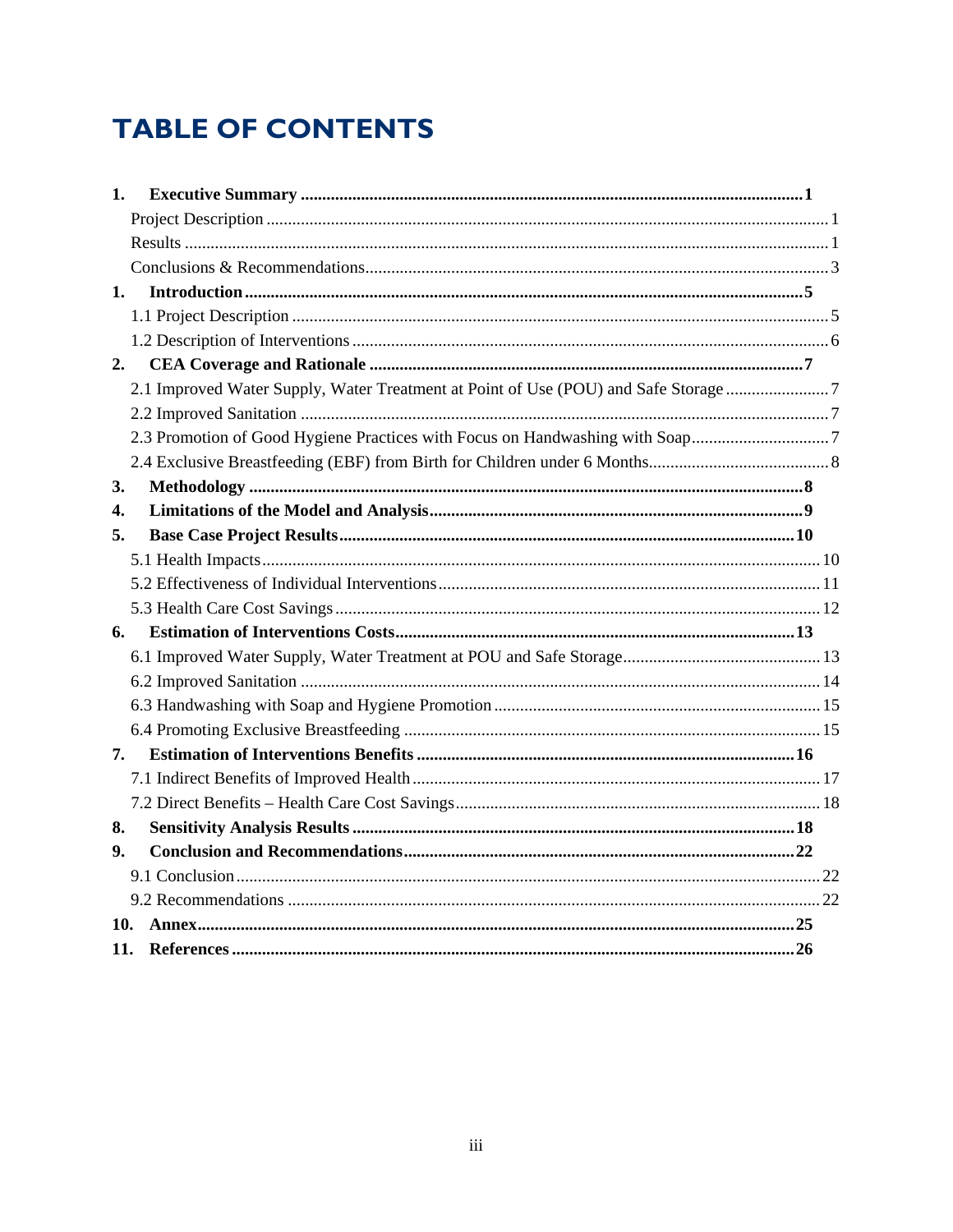# **LIST OF ACRONYMS**

| <b>CBA</b>      | <b>Cost Benefit Analysis</b>                       |
|-----------------|----------------------------------------------------|
| <b>CDC</b>      | <b>Centers for Disease Control and Prevention</b>  |
| <b>CEA</b>      | <b>Cost Effectiveness Analysis</b>                 |
| <b>CRS</b>      | <b>Catholic Relief Services</b>                    |
| CSOs            | <b>Civil Society Organizations</b>                 |
| <b>DALYs</b>    | Disability Adjusted Life Years                     |
| <b>EBF</b>      | <b>Exclusive Breastfeeding</b>                     |
| <b>FCT</b>      | <b>Federal Capital Territory</b>                   |
| FtF             | Feed the Future                                    |
| <b>GDP</b>      | <b>Gross Domestic Product</b>                      |
| <b>HHs</b>      | Households                                         |
| <b>ICER</b>     | <b>Incremental Cost Effectiveness Ratio</b>        |
| <b>IRC</b>      | <b>International Water and Sanitation Centre</b>   |
| $_{\rm IR}$     | <b>Intermediate Result</b>                         |
| <b>IYCF</b>     | <b>Infant and Young Child Feeding</b>              |
| LGAs            | <b>Local Government Authorities</b>                |
| <b>NDHS</b>     | Nigeria Demographic Healthy Survey                 |
| <b>NGN</b>      | Nigerian Naira                                     |
| <b>NNHS</b>     | National Nutrition and Health Survey               |
| <b>ORS</b>      | <b>Oral Rehydration Solution</b>                   |
| POU             | Point of Use                                       |
| SanPlats        | <b>Sanitation Platforms</b>                        |
| <b>SBCC</b>     | Social and Behavioral Change Communications        |
| <b>USAID</b>    | United States Agency for International Development |
| US\$            | <b>United States Dollar</b>                        |
| <b>WASH</b>     | Water, Sanitation, and Hygiene                     |
| <b>WASHCOMs</b> | Water, Sanitation and Hygiene Committees           |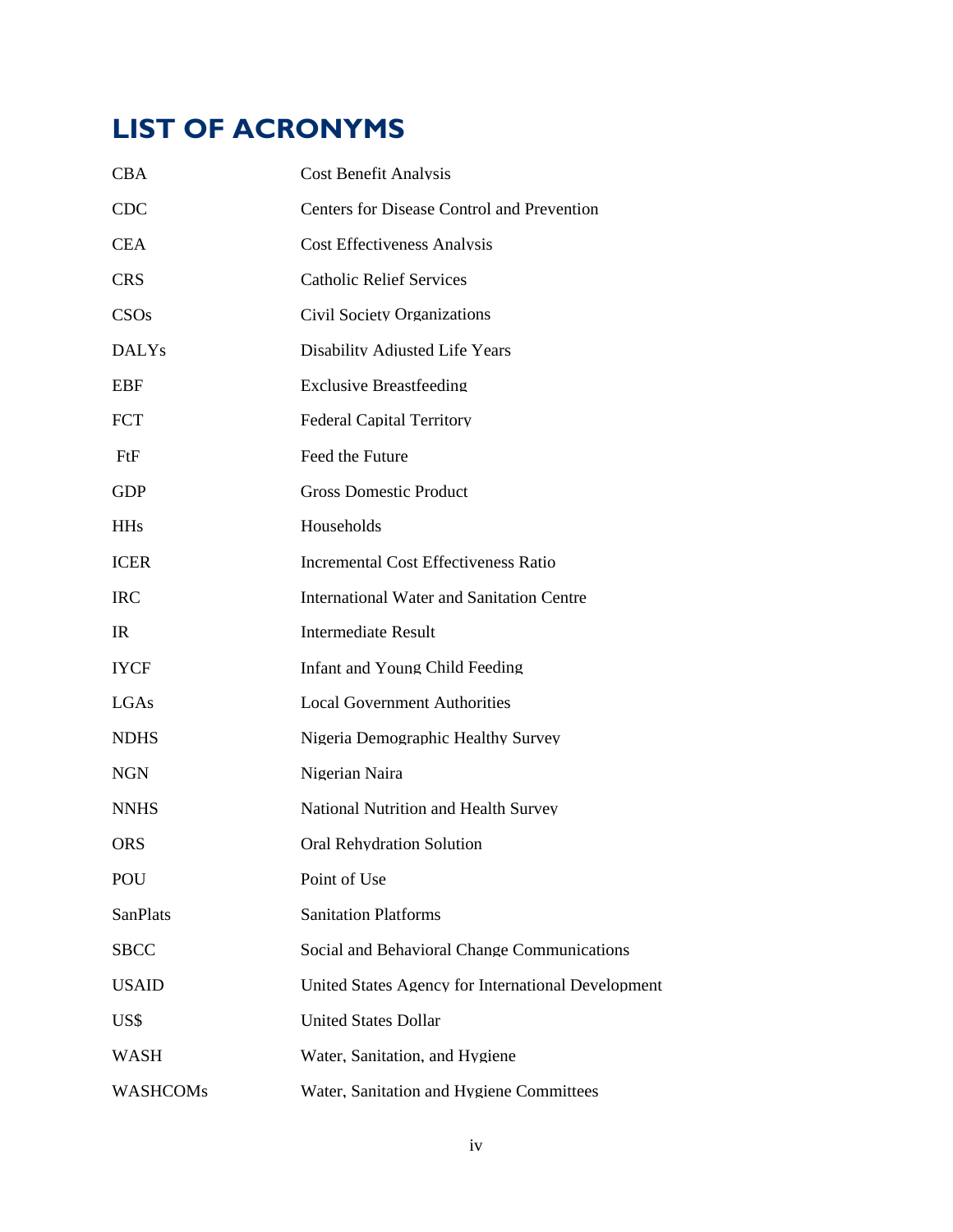| WHO            | World Health Organisation                                          |
|----------------|--------------------------------------------------------------------|
| WHO-CHOICE     | World Health Organisation's Choosing Interventions that are Cost-  |
| WHO/UNICEF JMP | World Health Organisation and United Nations Children's Fund Joint |
| YLD            | <b>Years Lived with Disability</b>                                 |
| YLL            | Years of Life Lost                                                 |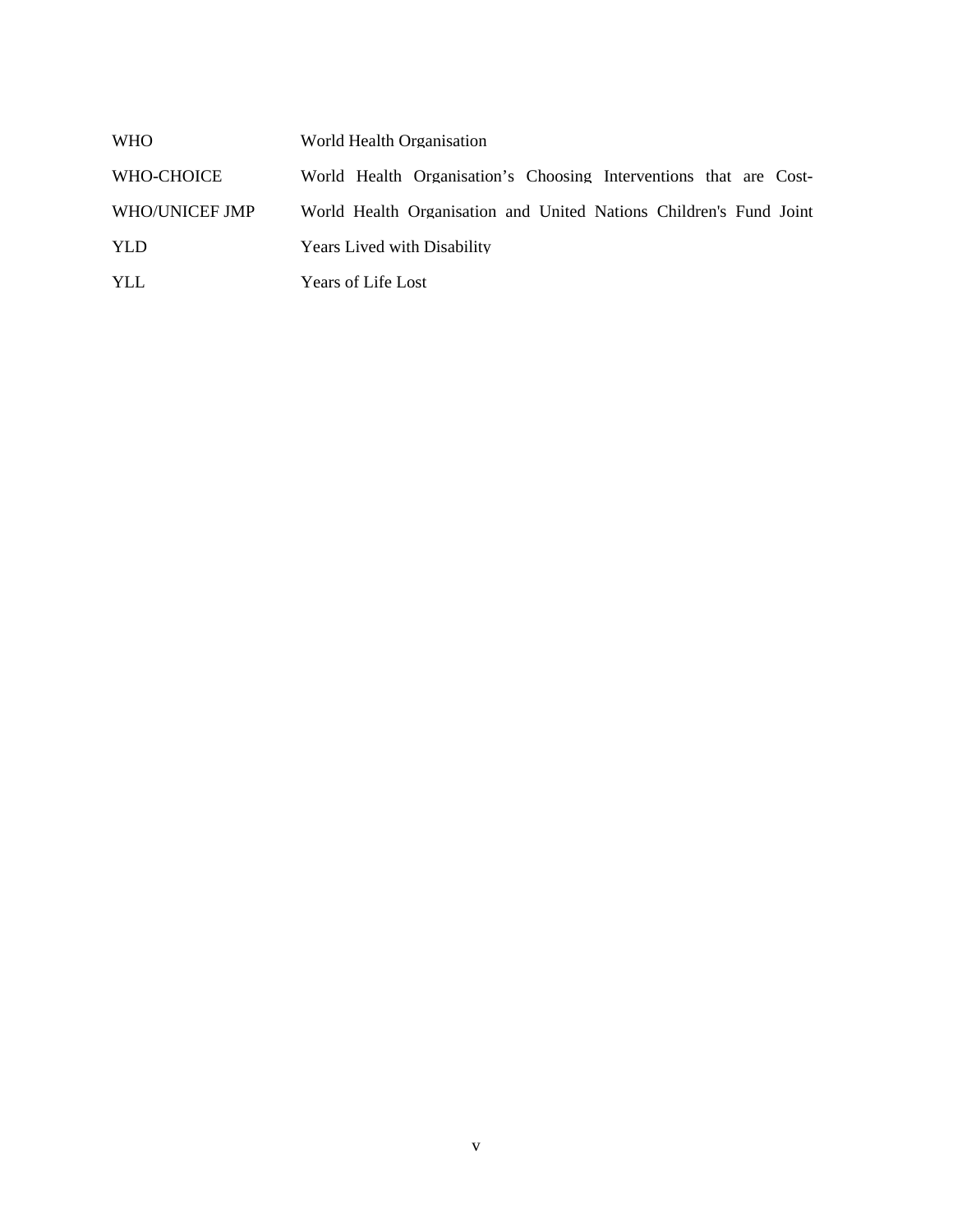# **1. EXECUTIVE SUMMARY**

# **PROJECT DESCRIPTION**

The Feed the Future (FtF), Nigeria Livelihoods Project, supports 42,000 impoverished households growing their agriculture production and incomes, and improve nutrition, ensuring their move along the Pathway to Prosperity. It targets a total of seven Local Government Areas (LGAs) in the three selected states; four LGAs in Sokoto, two in Kebbi and one in Federal Capital Territory (FCT). The Livelihoods Project has an implementation period of five years, with support from the USAID and cost share from CRS and partners. It involves four main components of cross-sectoral community-based interventions, also known as sub-Intermediate Result (IR), namely; agriculture production and productivity (IR1), income generation and education (IR2), nutrition and WASH (IR3), and governance and social safety net (IR4). This cost-effective analysis (CEA) focuses on the WASH and nutrition component.

The objective of the WASH and nutrition component (IR3) is to promote optimal nutrition, provide water and sanitation access, and improve hygiene practices through interventions in WASH and nutrition areas. The total investment costs for IR 3 component is \$3,170,587 as provided by CRS. This amount covers the costs of all interventions under IR3 namely; i) improved water supply, treatment & safe storage; ii) improved sanitation; iii) improved hygiene practices with focus on handwashing; and iv) improved nutrition practices including promotion of exclusive breastfeeding. This CEA covers all interventions mentioned above, however, on nutrition intervention; only promotion of exclusive breastfeeding has been included in the CEA. Other nutrition interventions such as complimentary feeding for children over 6 months, promotion of balanced diet, etc. are not covered by the CEA as further explained in section 2.4. Therefore, the total investment costs considered in the CEA are thus reduced to US\$ 2,681,739.

# **RESULTS**

In the Livelihoods Project is expected to make a significant contribution in improving health and livelihoods of the beneficiary communities. The project is expected to prevent 2.1 million diarrhea cases among children under-5 years as well as to prevent 3,800 deaths due to diarrhea. For older ages (over six years), promoting WASH interventions would potentially prevent 3.5 million cases of diarrhea and 102 deaths.

### *i) All‐Interventions Combined Incremental Cost‐Effectiveness Ratios (ICER):*

The analysis adopts WHO-CHOICE approach to estimate ICERs. Under the current base case assumptions, the WASH and EBF interventions of the Livelihoods Project have demonstrated to be cost-effective, with an estimated ICER of all-interventions combined of US\$ 63.8 per disability adjusted life year (DALY) averted. This ratio is well within the commonly used thresholds established by the World Bank (US\$ 150/DALY averted) and WHO's Commission on Macroeconomics and Health (measured by Nigeria's GDP per capita of US\$ 2,092 in 2017). Table 1 below provides a highlight of USAID investment under each intervention, total benefits and ICERs.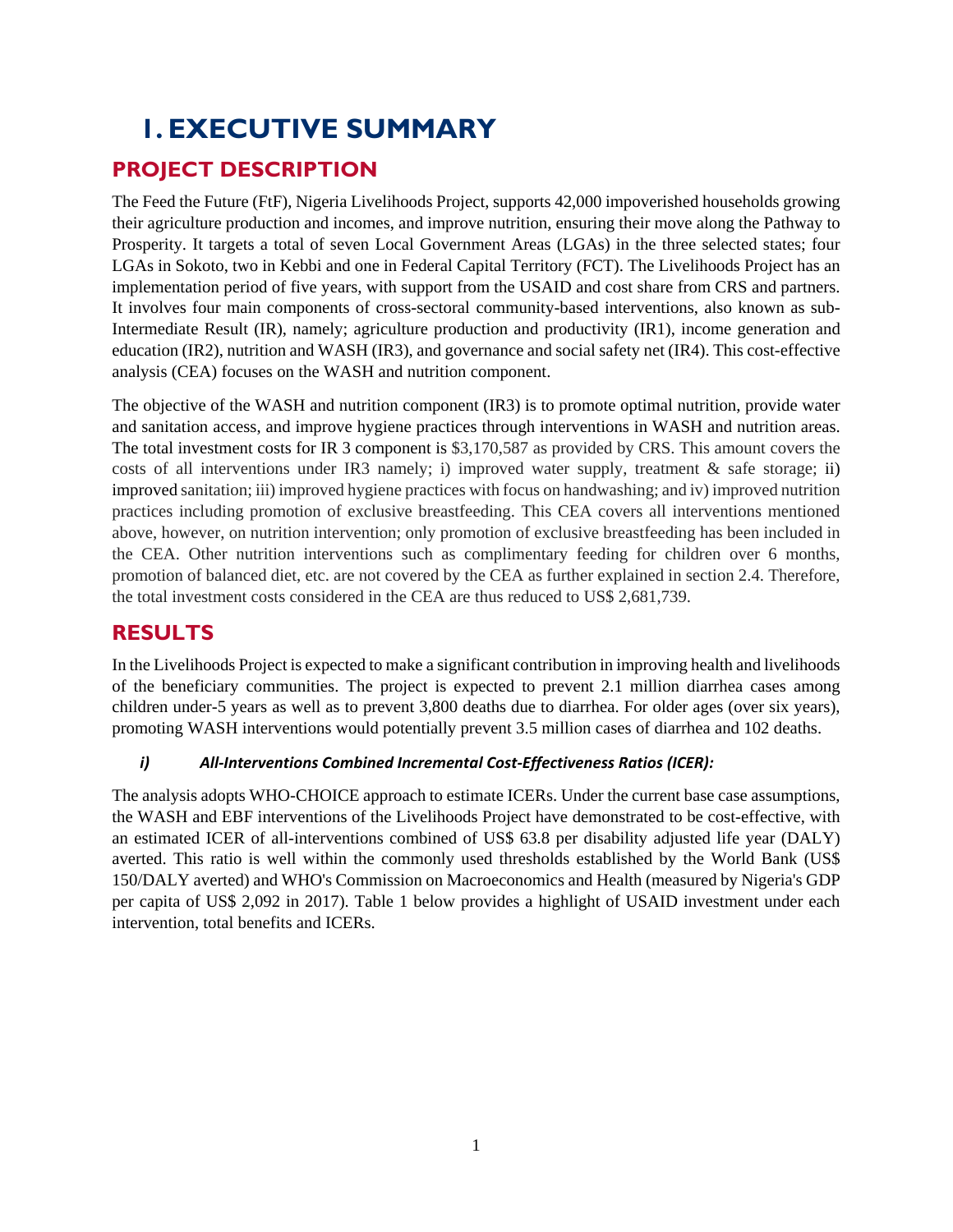

#### **Figure 1. Incremental Cost Effectiveness Ratios**

The cost of an outpatient visit to the primary health center in Nigeria is NGN 507, while the cost per bed per day is NGN 2,211. Reduction in the incidents of diarrhea will also imply US\$ 6.9 million of health sector savings. When these cost savings are included in the calculation of ICER, the ratio falls to US\$16.6 per DALY averted.

#### *ii) ICER for Individual Interventions:*

Improved sanitation is the most cost-effective intervention among all the interventions at an ICER of US\$ 18.5 per DALY averted, after taking into account both USAID investments and household costs. The ICER is primarily driven by the low cost at the household level, given a requirement to replace sanitation platform (SanPlats) once in several years. However, at any given point in time, a cash expenditure required to construct SanPlat may impose a challenge to the households given common cash constraint situation. The next two most cost-effective interventions are the promotion of good hygiene practices, and EBF, at ICERs of US\$ 98.7 and US\$ 168 per DALY averted, respectively. The least cost-effective intervention is improved water supply, water treatment at POU and safe storage with an ICER of US\$ 507.6 per DALY averted. Cost of obtaining water mainly drives the higher cost of this intervention. The livelihood project involves rehabilitation of the existing water points, most of which are located at longer distances from people's houses (particularly in Sokoto). Households are currently walking an average length of 2-6 km to reach the water points. Moreover, during the dry seasons, the demand is very high that people have to queue up for an additional 30-40 minutes before they can obtain water. Although the project addresses the quality issue, where people are now able to get clean water from water points, the challenge of longer distances to water facilities still exists in the beneficiary states, which is reflected in the cost of effort and time taken to obtain water. This important observation highlights the need to facilitate improved access to clean water throughout the beneficiary states.

#### *iii) Health Care Cost Savings:*

Adoption of the project interventions also results in savings in costs related to health care services, patient treatment, and transport. The total health care cost savings have been estimated at US\$ 25.4 million in present value terms, comprising US\$ 18.5 million savings in households' direct costs and US\$ 6.9 million from direct expenditures averted by the healthcare facilities. These cost savings will free up resources that can be channeled to other productive activities. When these cost savings are used to offset the costs of the interventions, the net ICER significantly improves to US\$ 16.6 per DALY averted. In other words, these savings alone more than outweigh US\$25.2 million of direct costs at the household level.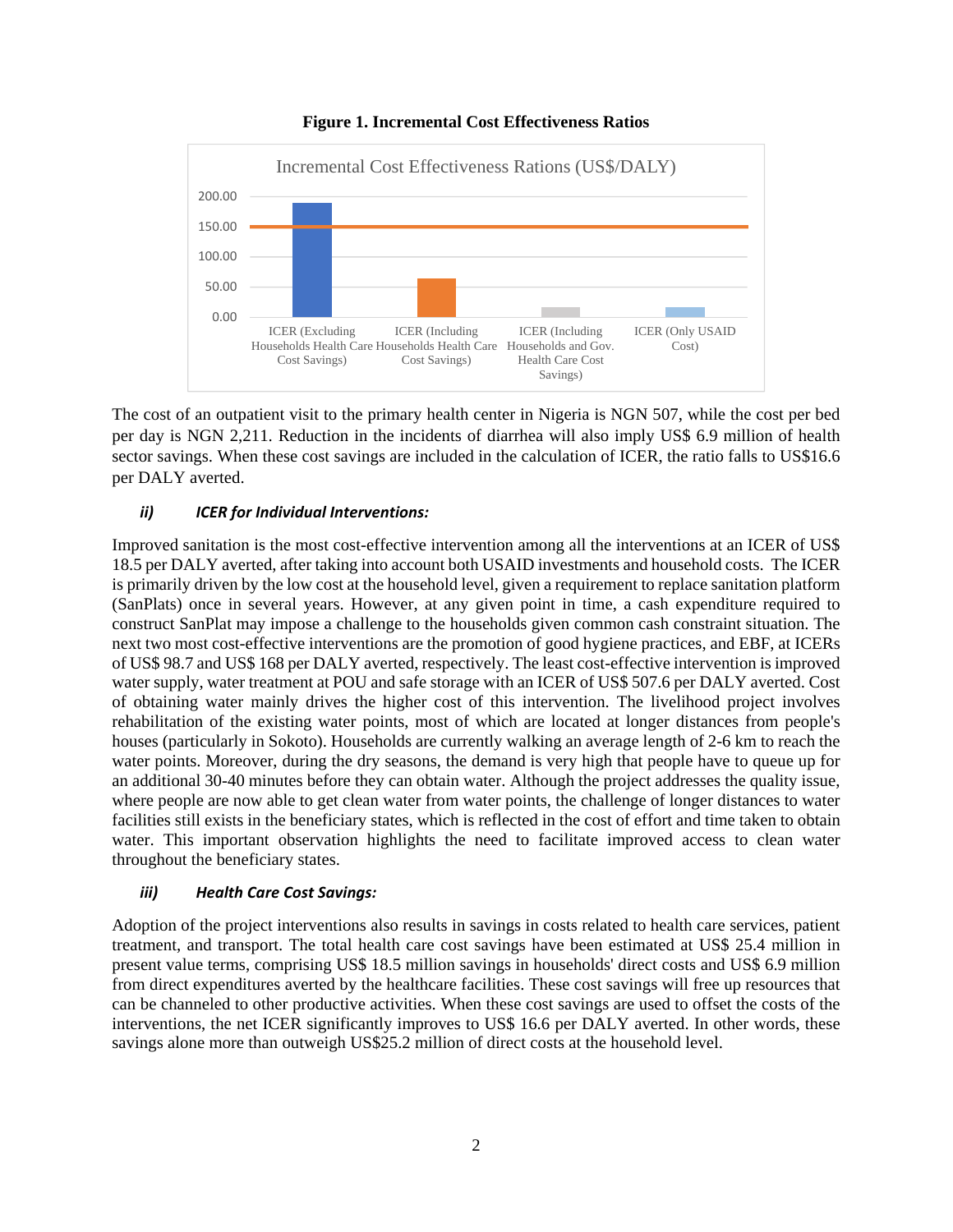#### *iv) Sensitivity Analysis Results*

The sensitivity analysis conducted on the base case model highlights two key variables that have a significant impact on project results. These include the discount rate and interventions adoption rates. A social discount rate of 3% has been used to discount costs and benefits in the base case as recommended by WHO-CHOICE. In the sensitivity analysis, a) 6% discount rate results in an improvement in the allinterventions ICER, estimated at US\$ 68.7 per DALY averted, and b) 12% discount rate, this is taken as a proxy for USAID rate of return on this project. At this discount rate, the ICER deteriorates to US\$ 73.9 per DALY averted. Even at 12% discount rate the results are still way below WB benchmark of US\$ 150/DALY averted.

A 10% increase in adoption rates for all individual interventions will increase the average adoption rate from 43% in the base case to 52.4% from 2018 onwards. Such an increase will drastically improve ICER to US\$ 34.0/DALY averted. This implies that the HHS would enjoy more health benefits than the incremental costs they would incur from an increase in intervention activities. On the downside, a 5% decrease in adoption rates for all interventions from 2018 onwards would result in a small increase in ICER from US\$ 63.75 per DALY averted to US\$ 65.74. Even under these stress scenarios, the results of costeffectives analysis are still robust.

### **CONCLUSIONS & RECOMMENDATIONS**

This cost effectiveness analysis has demonstrated that there is a substantial financial and economic case for investing in integrated interventions in improved WASH services as well as promoting child health and nutrition through exclusive breastfeeding for infants under six months. The expected incremental health benefits far outweigh the incremental costs of investing in these interventions.

The impact of the livelihood project in improving the WASH infrastructure and livelihoods in the target states in undoubtedly huge as demonstrated by the CEA. Despite this progress, the challenge of inadequate WASH infrastructure persists in these states, especially the availability of clean water, and sanitation and hygiene facilities.

The following recommendations could further improve WASH services and reduce the prevalence of diarrhea disease in the target states:

- *1. A program on rural water supply.* This may result in significant economic returns and may address the prevailing shortage of clean water supply in the beneficiary states. While additional analysis is required to justify the rural water supply program, this study indicates potential high economic returns of such a program. For instance, the 42,000 benefiting households from the project will incur a cost of obtaining clean water of PV USD 273 mill over next ten years. This figure is only for 42000 families compared to about 2.1 million households living in these three states. It is also excluding any potential cost savings during the wet season, that is when people are using their wells. The cost of rural water supply program, on the other hand, is unknown to the authors, preventing a precise conclusion.
- *2. Direct engagement of community leaders and/or local government authorities to support the WASH committees is strongly encouraged.* This would help to ensure sustainability of the current business model of maintaining the rehabilitated water points. The communities have taken ownership of the rehabilitated water points and are making regular contributions to cover operating and maintenance costs. Actively involving communities' leaders would ensure WASHCOM continues its efforts even beyond the period of USAID/CRS' involvement.
- *3. Sensitization efforts in use of tippy taps should be encouraged and extended to household level and also included in the school WASH agendas.* This would contribute to further improvement in handwashing and hygiene practices, particularly in schools. Currently, tippy taps are only implemented in public places like mosques, churches, and compounds of village chiefs. Tippy taps offer several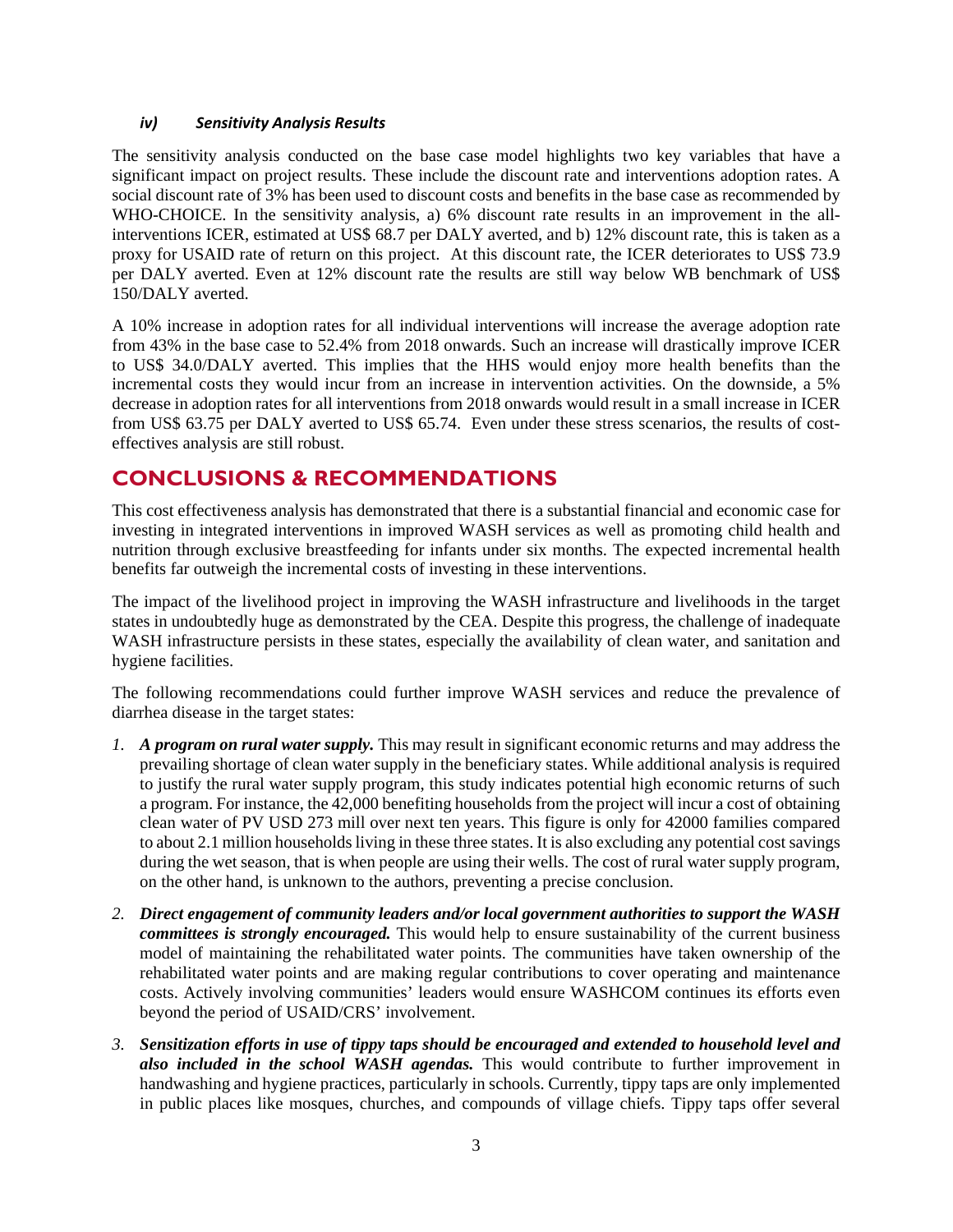benefits including: improving handwashing rates, using less water, and also help build good hygiene behaviors in children from the early age.

*4. Adoption of Rotavirus Vaccine:* We highly recommend that the government of Nigeria intensify and expand its current efforts in the adoption of the vaccine to alleviate diarrhea disease burden in both rural and urban communities. This is in addition to the preventive measures such as WASH and nutrition interventions, and treatment measures such as Oral Rehydration Therapies that are currently being implemented. Recent studies reveal that rotavirus is the major cause of infant and childhood diarrhea in Africa [29]. The danger of rotavirus is that providing clean water and improving sanitation and hygiene do not significantly reduce the spread of the virus. Therefore, vaccination is considered the first strategy in the prevention of rotavirus infection. The health benefits of Rotavirus vaccine are well established, such that some countries adopting the vaccine have reported a substantial decrease in diarrhea mortality, by 22% - 50% among the children in under five years of age following vaccine introduction [30]. Examples of such countries include Ghana, South Africa, Malawi, Kenya, and Mali [16].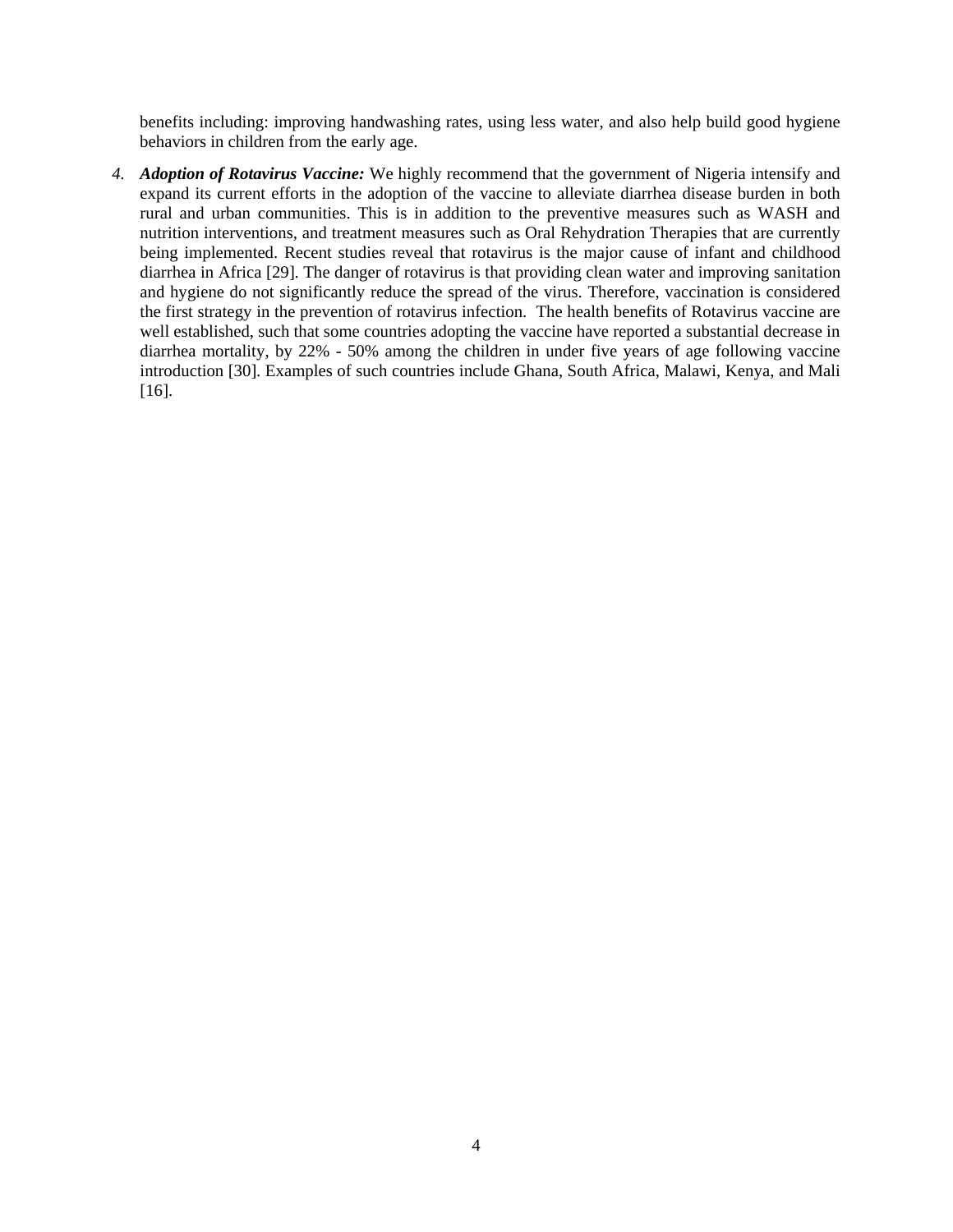# **1. INTRODUCTION**

# **1.1 PROJECT DESCRIPTION**

The Feed the Future (FtF), Nigeria Livelihoods Project, is based in rural communities in Northern Nigeria's Sokoto and Kebbi states, and the Federal Capital Territory (FCT). The project uses a multi-sectoral approach that will help 42,000 impoverished households grow their agriculture production and incomes, and improve nutrition, ensuring their move along the Pathway to Prosperity.

The Livelihoods Project has an implementation period of five years, with support from the United States Agency for International Development (USAID) and cost share from Catholic Relief Services (CRS) and partners. The project targets a total of seven Local Government Authorities (LGAs) in the three selected states; four LGAs in Sokoto, two in Kebbi, and one in FCT.

It involves four main components of cross-sectoral community-based interventions, also known as sub-Intermediate Result (IR), namely; agriculture production and productivity (IR1), income generation and education (IR2), nutrition and WASH (IR3), and governance and social safety net (IR4).

Cost Benefit Analysis (CBA) of USAID Nigeria Livelihoods Project was designed as a CBA of the agricultural project. During the field visits and discussions with the implementing partner, the team determined that Water, Sanitation, and Hygiene (WASH) and nutrition component of the project should also be included in the analysis due to the cost share of this component in the total cost as well as the importance of its outcomes. The WASH component, in turn, includes several interventions: (a) improved water access, water treatment, and safe storage, (c) improved sanitation, and (d) promoting good hygiene practices, while on nutrition side (d) exclusive breastfeeding (EBF) has been included in the analysis. Cost Effectiveness Analysis (CEA) is more applicable to these interventions.

The objective of the WASH and nutrition component (IR3) is to promote optimal nutrition and water, sanitation and hygiene practices through comprehensive behavior change communication packages of interventions, with an emphasis on the first 1000-day approach [1]. These interventions aim to help break the inter-generational cycle of malnutrition and significantly reduce infant and child mortality, improve physical and mental growth and development, as well as improve the productivity of the communities in the target states.

The total budget of the IR3 (nutrition and health component) is US\$ 3,170,587 as provided by CRS. This amount covers the costs of all interventions under IR3 namely:

- o improved water supply, treatment & safe storage; (Included in CEA)
- o improved sanitation; (Included in CEA)
- o improved hygiene practices; and (Included in CEA with focus on handwashing)
- o all nutrition categories of interventions, including promotion of exclusive breastfeeding. (Only exclusive breastfeeding is included in CEA; all others are excluded).

As can be seen from the above, other than exclusive breastfeeding, nutrition interventions such as complimentary feeding for children over 6 months, promotion of balanced diet, etc. are not covered by the CEA. Therefore, the total investment costs are reduced to US\$ 2,681,739. This cost figure was derived through a detailed review of the CRS cost break down, however, it may not be 100% accurate as it was challenging to allocate overheads and other general expenses to a particular intervention.

The following sections explain in detail the project's primary interventions under the IR 3 component.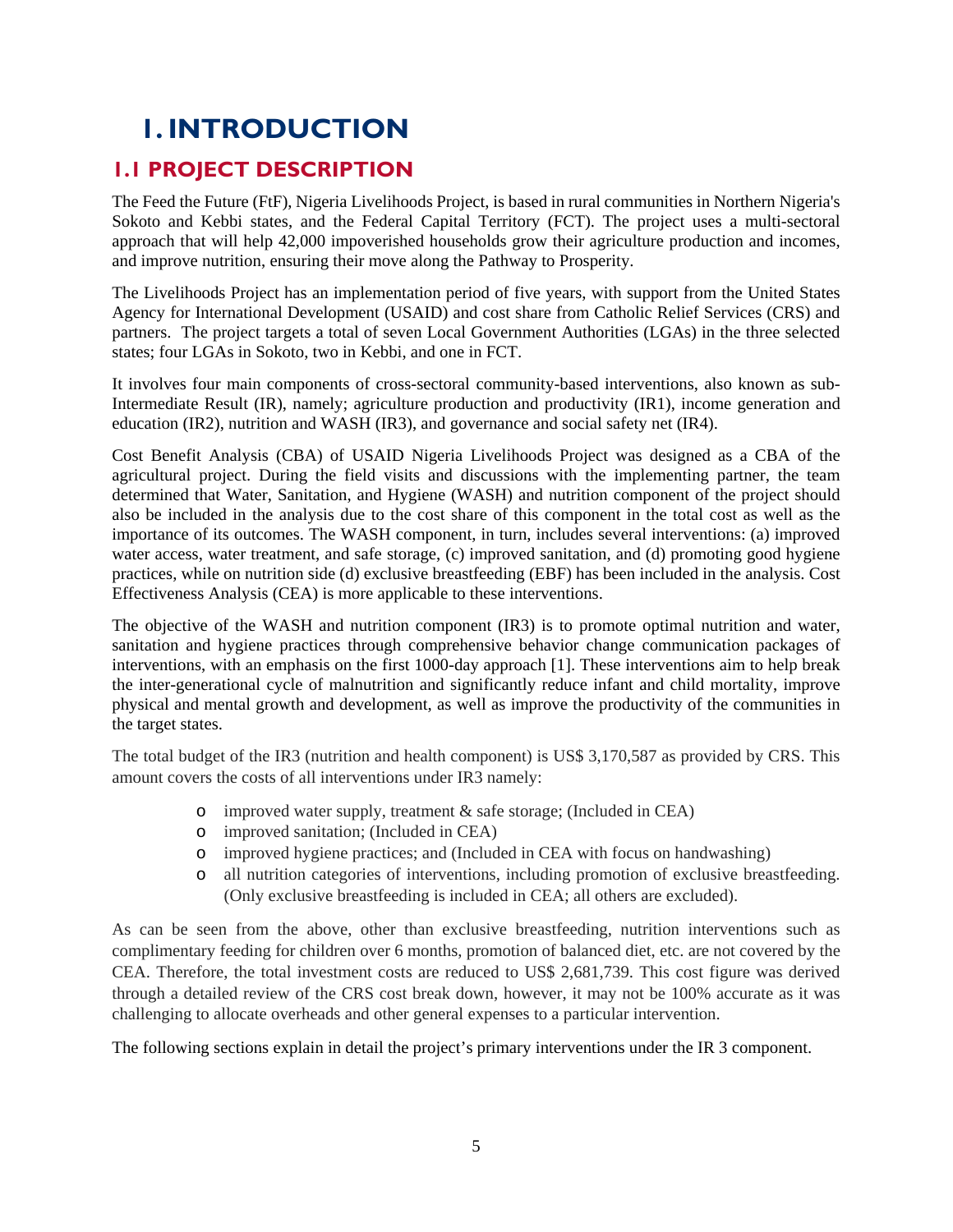# **1.2 DESCRIPTION OF INTERVENTIONS**

Feed the Future Nigeria Livelihoods Project's primary activities under the nutrition and WASH (IR 3) component are further divided into two categories as explained in the following sections:

#### *Promote adoption of Improved Hygiene Behaviors*

The project supports the Water, Sanitation and Hygiene Committees (WASHCOMs) to influence the

community practices related to WASH through advocacy and community engagement. The key areas of project interventions under this component include:

- Rehabilitation of water points to increase access to safe water by the households.
- Establishing and encouraging use of sanitation platform (SanPlat) latrines to improve sanitation facilities.
- Promoting treatment of drinking water and safe water storage practices, such as introduction of Becky pot.
- Promoting good hygiene practices such as hand washing with soap in critical moments, among others.

### *Highlights of Intervention Achievements By 2017 Q3:*

- 150 water points were rehabilitated
- 2,445 households constructed SanPlat latrines
- 28 local potters were trained on Beck pot construction and 300 Becky pots produced and supplied in 2017 Q3.
- Households treating water increased from a baseline of 6.1% to 14.6% in 2016.
- Households washing hands during critical moments increased from baseline of 6.6% to 36% in 2016.

### *Promote adequate nutritious diet for all households*



**Rehabilitated water point in Tangaza LGA**



**Distribution of a Becky Pot in Bwari,** 

The project supports Civil Society Organizations (CSOs) to train, engage and mentor caseworkers, community health workers, liaisons, and liaison supervisors on improved knowledge, better attitude and best practices on nutrition, child health, and hygiene. This knowledge and best practice gets passed down to caregivers and households during home visits or monthly group sessions through what is referred to as nutrition and hygiene key messages. Some of the key messages on nutrition include: early initiation of breastfeeding and exclusive breastfeeding for children under six months, and appropriate complementary feeding for children above six months.

### *Highlights of Intervention Achievements By 2017 Q3:*

120 Community Health Workers were trained on Infant and Young Child Feeding (IYCF).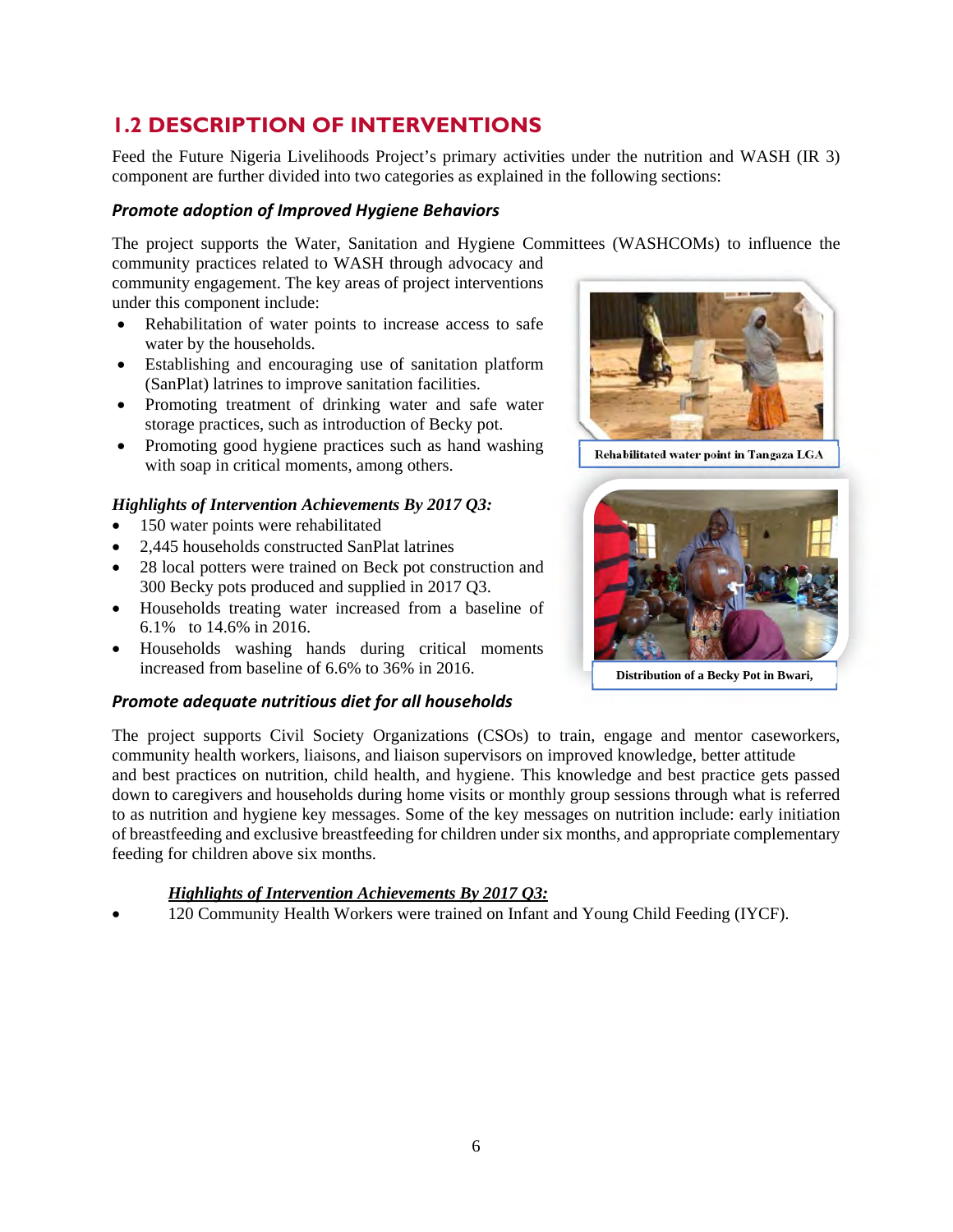

• 541,339 beneficiaries trained on nutrition and hygiene.

• 114,979 children under-5 were reached with nutrition and health services, including malnutrition screening and referrals.

 1,423 caregiver groups and 1,030 liaisons/liaison supervisors were involved in nutrition and hygiene counselling.

# **2. CEA COVERAGE AND RATIONALE**

The CEA is a tool that is generally adopted for evaluation of interventions in health as recommended by the World Health Organization (WHO). The following sections explain the four main areas this CEA focuses on and the underlying rationale.

## **2.1 IMPROVED WATER SUPPLY, WATER TREATMENT AT POINT OF USE (POU) AND SAFE STORAGE**

The CEA under this intervention evaluates the combined effects of improved water supply through the rehabilitation of existing water points and further improvement in water quality through household-based treatment and safe storage. WHO/UNICEF Joint Monitoring Program for Water Supply, Sanitation and Hygiene (JMP) reports that up to 46% of Nigeria's rural population of 95 million lacked access to safe drinking water in 2015 [2], and the situation is even worse in Northern states. Lack of safe water, basic sanitation, and hygiene may account for as much as 88% of the disease burden due to diarrhea [3]. According to UNICEF, an estimated 124,000 children under the age of five die every year because of diarrhea, mainly due to unsafe water, sanitation, and hygiene [4]. However, an IRC study shows that this type of intervention would reduce diarrhea morbidity by over 29% [5], and mortality by 13.4% [6], thereby justifying the significance of improved water supply to public health.

### **2.2 IMPROVED SANITATION**

Improving the quality of water for consumption affects the transmission of diseases through the waterborne route. The diarrhea infections can also be transmitted fecal-orally through other ways such as by contamination of fingers, food, crops, and flies, which are all referred to "water-washed" routes. Improved sanitation and hygiene can contain the spread of water-washed diseases. WHO/UNICEF JMP reports that over 70% of Nigeria's rural population lack access to improved sanitation, and open defecation rates in rural areas stand at 36%. The IRC study echoes on the need to improve sanitation and reveals that this intervention can reduce diarrhea morbidity by up to 34%.

# **2.3 PROMOTION OF GOOD HYGIENE PRACTICES WITH FOCUS ON HANDWASHING WITH SOAP**

Promotion of good hygiene practices is very critical in controlling the spread of infectious diseases. The CEA under this intervention focuses on handwashing with soap during critical times. Good hygiene practices in Nigeria are one of the lowest in the world with only 13% of the country's population (7% in rural areas) having handwashing facilities with soap and water. Studies indicate that hand-washing with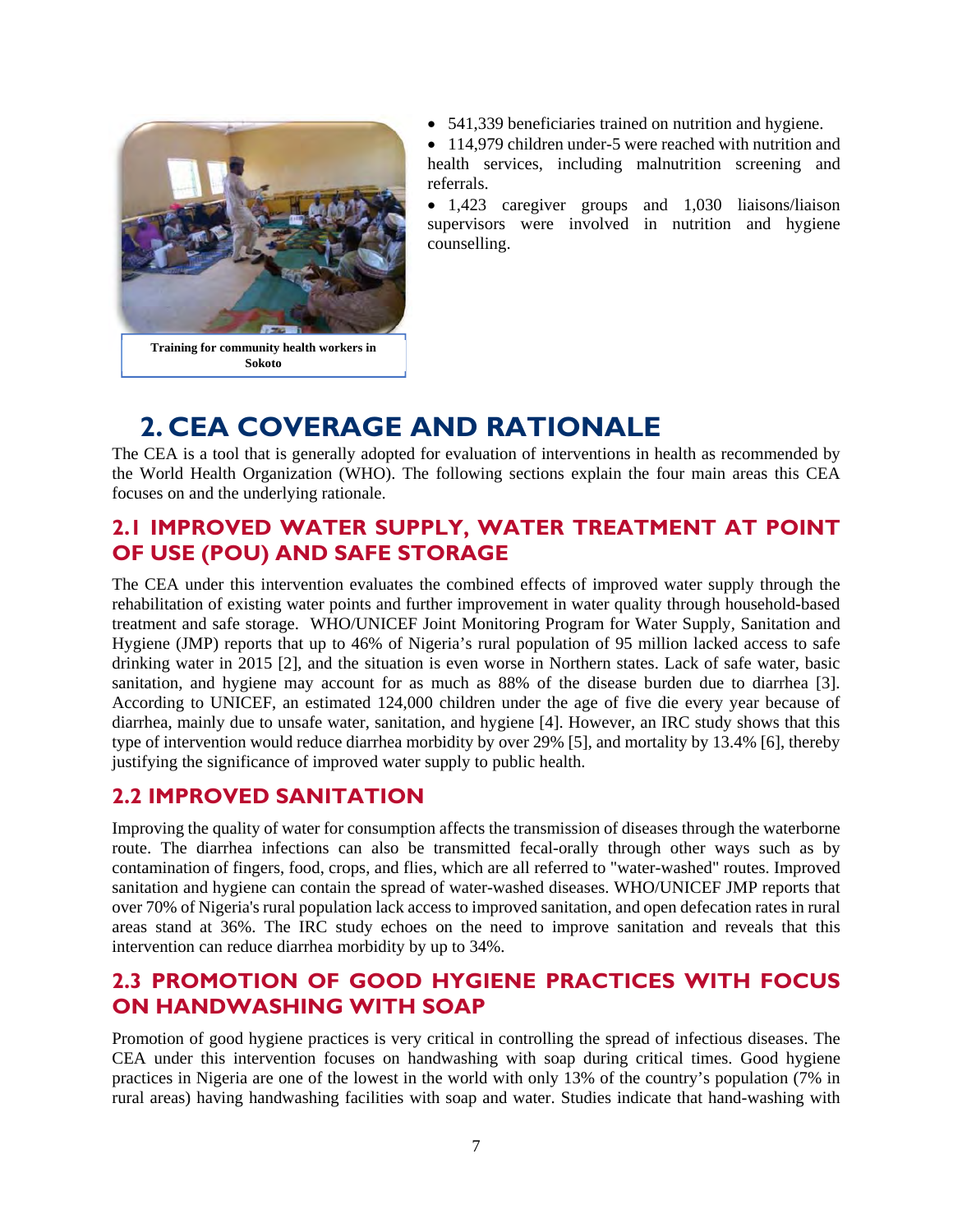soap at critical times can reduce the number of diarrhea cases by almost 37% and diarrhea deaths by up to 50% [7]. However, the less readily available water is, the less likely that good hygiene will be practiced in households [8], emphasizing the need for the integrated approach in implementation and management of the WASH interventions.

### **2.4 EXCLUSIVE BREASTFEEDING (EBF) FROM BIRTH FOR CHILDREN UNDER 6 MONTHS**

EBF intervention directly involves children under 6 months of age. Due to this, the assessment of health impacts on this population has been done separately from all the other age groups of the target population. The other categories of nutrition interventions have not been included in this analysis. This is mainly because this would have required its own comprehensive assessment as it targets children from six months to school age (i.e. 14 years). However, due to limited resources, it has not been covered under this analysis. Also, among all the interventions undernutrition, EBF has had a higher adoption rate by the beneficiaries, particularly in Sokoto and Kebbi. The Lancet report explains that EBF has a potential to reduce child mortality by 13% and child morbidity by up to 40%, particularly in countries with high diarrhea mortality like in sub-Saharan African [9] [10] [11].

# **3. METHODOLOGY**

The analysis adopts cost-effectiveness approach followed by WHO-CHOICE. [12] The costs and health impacts of WASH and EBF interventions of the Livelihoods Project (or "with" project scenario) are compared with the costs and health impacts of the existing WASH and EBF practices by the households (or "without" project scenario). The difference then measures how much better off the project beneficiaries are compared to what their alternative likely would have been in the absence of the project.

The costs include the incremental direct and indirect costs of providing the household's access to WASH and exclusive EBF practices, while the main benefits are averted morbidity and mortality cases of diarrhea, additional benefits include the incremental benefits associated with savings in health care costs of medical treatment, hospitalization, and transportation.

CEA of these interventions requires the availability of the baseline assessment and final impact assessment studies to derive "without" and "with" project scenarios, respectively. However, these two studies were not available when the assignment was undertaken. In view of this, "without" and "with" project scenarios have been estimated by using data from intensive literature review, project's survey and progress reports as well as data collected by CBA team during the field visits in September-October 2017.

In constructing the baseline or "without" project scenario, the estimates of direct costs incurred by the households (HHs) for the interventions and health care services have been sourced from literature, particularly, WHO-CHOICE unit cost database [12] and data collected from interviews with the HHs during the field visits. In estimating health benefits, the baseline prevalence rates of diarrhea morbidity and mortality in the target states have been derived from literature and national statistics. The sources included (NNHS 2015), Nigeria Demographic Health Survey (NDHS 2008 & 2013), UNICEF, WHO, IRC and reputable journals in public health, water, and sanitation such as The Lancet. To develop "with" project scenario, we used data from project survey, CRS/USAID progress reports, field visits, and literature to estimate the contribution of the WASH and EBF interventions to the reduction of the baseline diarrhea morbidity and mortality rates. The incremental costs and benefits are then used to compute the incremental cost-effectiveness ratios. Sections 5 and 6 below provide the details of how the costs and benefits in "without" and "with" project cases have been derived.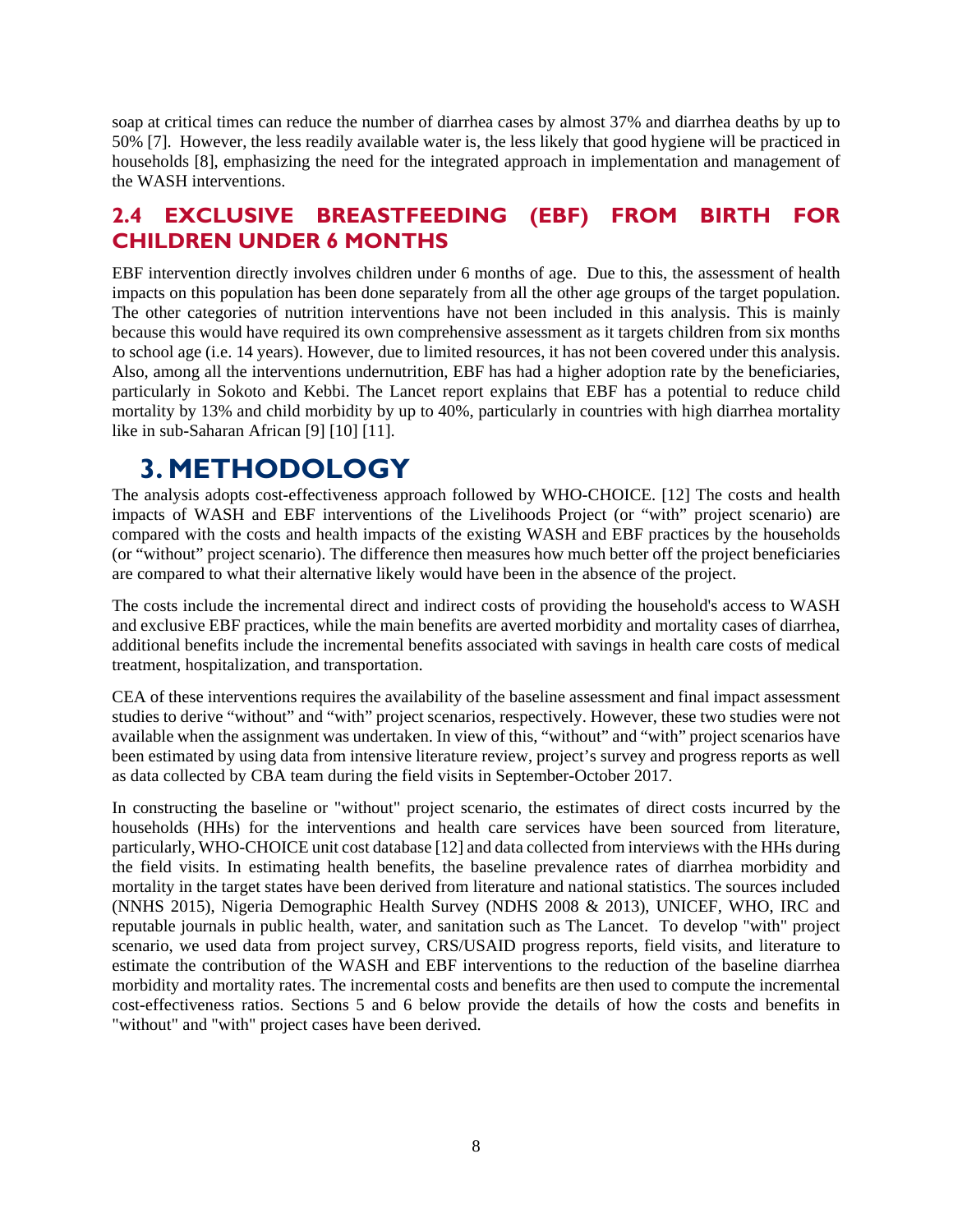The analysis has been restricted to infectious diarrheal as the principal health outcome measure because it accounts for the main disease burden associated with poor water, sanitation and hygiene.<sup>1</sup> A WHO study shows that 94% of this disease burden is attributable to the environment, including risks associated with unsafe water, lack of sanitation for safe disposal of excreta, poor feeding practices among children, and unhygienic practices, particularly lack of handwashing with soap following critical moments [13]. The analysis has been carried out over a period of 10 years, starting in 2015 and ending in 2024, including an actual investment period of four years. The benefits from each intervention are expected to accrue in the year following the investments. The total investment costs incurred by the WASH and EBF interventions (excluding other areas of nutrition category) is US\$ 2,681,739.

The results of the project are expressed in terms of number of diarrhea cases averted (i.e. reduction in the number of diarrhea episodes), number of death averted (i.e. reduction in death due to diarrhea), and disability adjusted life years (DALYs) averted.<sup>2</sup> The incremental cost effectiveness ratios (ICER) are expressed in terms of US\$ cost per DALY averted. The ICER are estimated as present value of incremental streams of all intervention costs divided by present value of additional DALYs averted due to fewer diarrhea. The discount rate used in estimation of ICER is taken as 3% as recommended by WHO CEA guideline. The following sections explain in detail the scope and estimation of costs and the associated health benefits of the interventions.

# **4. LIMITATIONS OF THE MODEL AND ANALYSIS**

Although CEA is a powerful tool and can play a vital role in setting development priorities and comparing the effectiveness of a set of interventions, it is also important to understand the limitations to the precision of the results of the analysis. This section highlights the five main sources of weaknesses of the model that could potentially have an impact on the results:

- 1. The lack of baseline and final impact assessment studies to derive the data required for the CEA. For instance, the data on prevalence rates of diarrhea had to be taken from the intensive literature review and national statistics.
- 2. Estimating actual USAID total costs by individual intervention was a challenge because the IR3 component is implemented as a package (through SBCC) and spans several interventions under the IR3 component. Therefore, the amount of USAID investment cost by intervention included in the CEA was derived through a detailed review of the CRS cost breakdown. However, it may not be 100% accurate as it was challenging to allocate overhead costs and other general expenses to a particular intervention.
- 3. The analysis assumes that the total beneficiary population of the project 42,000 households. However, households expressed that people from other communities surrounding the project communities were also benefitting from the project, especially from the use of water points and exclusive breastfeeding. Due to lack of precise data on the number of these additional people, 42,000 is used.
- 4. There is a general dearth of data on diarrhea in populations older than five years. Therefore, the baseline data on diarrhea morbidity is assumed to be at levels lower than the under-five year's rates as supported by literature, and the national mortality rates for this age group are assumed to be representative of the target states.

<sup>&</sup>lt;sup>1</sup> Diarrheal diseases include typhoid and cholera. Prevalence of malaria was also observed during the interviews with beneficiaries; however, it has not been included in the analysis because the reported reduction in malaria cases due to the USAID project interventions was not very significant.

<sup>&</sup>lt;sup>2</sup> DALY is a combined morbidity and mortality measure of public health widely used to quantify burden of disease. It measures the potential years of life lost due to premature death and years of 'healthy' life lost by virtue of being in states of poor health or disability.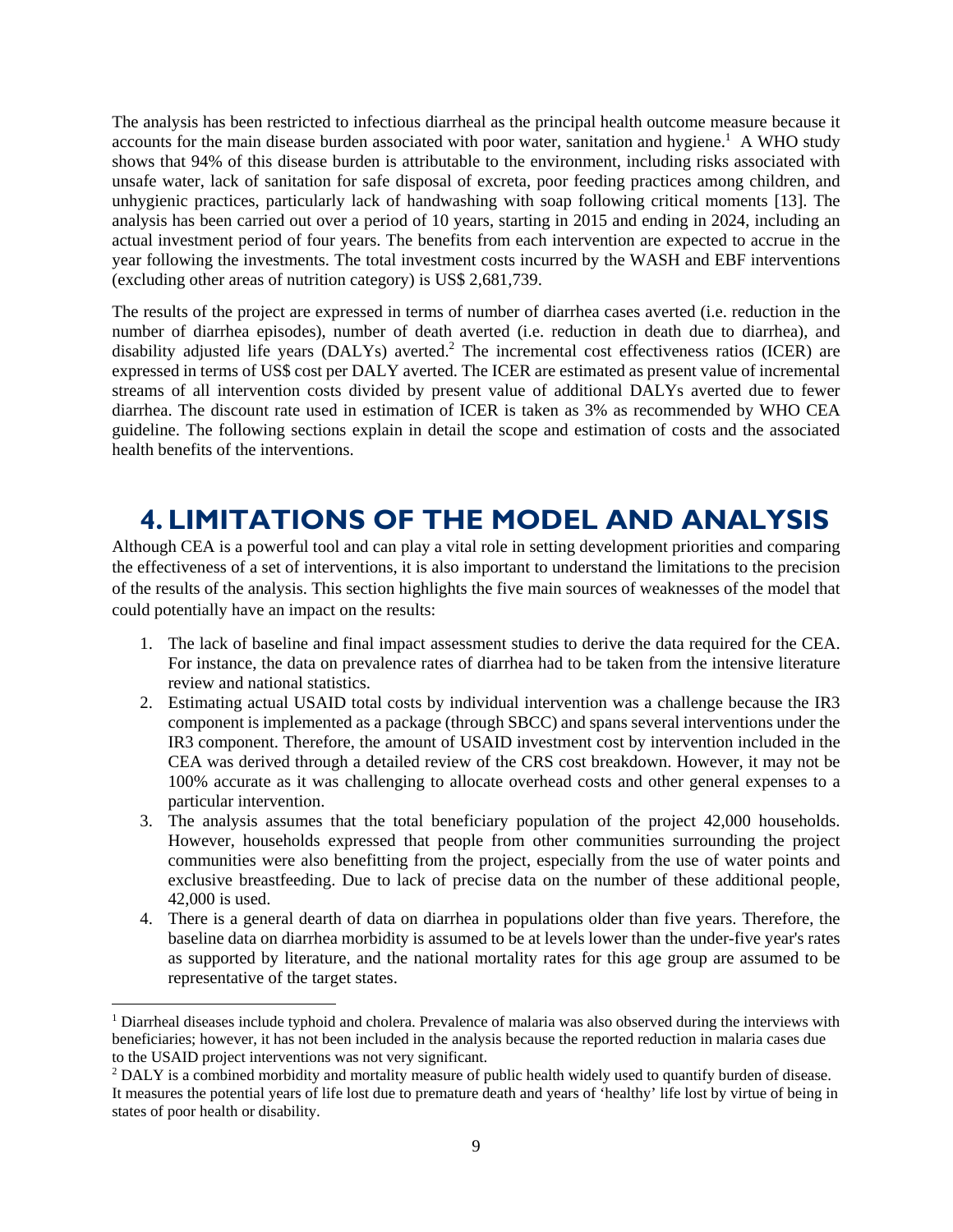5. The adoption rates for all individual interventions, except the use of SanPlat latrines, from 2018 onwards have been assumed to maintained at the level of 2017 adoption rates. During the interviews with households, they expressed some reluctance (especially in FCT) in adopting the use of SanPlats due to cultural beliefs. Therefore, in the base case, we assumed that there will be no new annual adoption of SanPlats latrines from 2018 until end of the projected period.

These limitations could potentially underestimate and overestimate the costs and benefits of the project. Because these limitations are equally likely to affect both the "without" and "with" project scenarios, the impact on the incremental cost effectiveness ratios is likely to average out. Furthermore, sensitivity analysis has been used to quantify some of these limitations to provide a range of possible incremental costeffectiveness ratios of the interventions.

# **5. BASE CASE PROJECT RESULTS**

# **5.1 HEALTH IMPACTS**

In the base case scenario, the Livelihood project is expected to make a significant contribution in improving health and livelihoods of the beneficiary communities. By promoting the WASH services through the livelihood project in the beneficiary states, 2.1 million diarrhea cases among children of under-5 years would be avoided, 3,800 deaths due to diarrhea will be prevented and 134,000 DALYs would be gained all in present value terms over the projected period. For older ages (over 6 years), promoting WASH interventions would potentially prevent 3.5 million cases of diarrhea and 102 deaths and 13,000 years of DALY averted. The higher number of diarrhea cases in the over 6 years age group compared to the underfive is primarily driven by the population size, where over 75% of the population in the beneficiary states is within the 6-64 years age group, while under 5 make up 17% of the population. The number of deaths for the population over 6 years is lower than that of the under-5 years supporting the literature that diarrhea is unlikely to be life-threatening at the ages above 6 years [13].

By promoting exclusive breastfeeding rate from the 45% in "without the project" scenario to an average of 68% over the 10-year period in the "with project scenario", the number of exclusive breastfed children increased by about 52%. This increase in exclusive breastfed children is expected to prevent 41,000 diarrhea cases (in present value terms) in infants over the 10-year projected period. The number of infant DALY's averted is expected to increase by 2,444 years over the 10-year period.

The ICER has also been estimated to determine the interventions that offer substantial health benefits at relatively lower costs. The incremental ratios have been computed from three different perspectives:

- 1. **Combined point of view:** Considers all of the costs of the project interventions, both the investment (by USAID) and direct costs incurred by the households from adopting the interventions. ICER of this scenario is US\$ 63.8 per DALY averted.
- 2. **USAID point of view:** This takes into account only USAID investment costs of the project interventions. ICER of this scenario is US\$ 16.4 per DALY averted.
- 3. **Economy point of view:** This scenario includes both USAID costs and households' costs. Also, it incorporates cost savings accruing to the health sector of Nigeria due to the reduction in outpatients and inpatients visits. ICER of this scenario is also equal to US\$ 16.4 per DALY averted.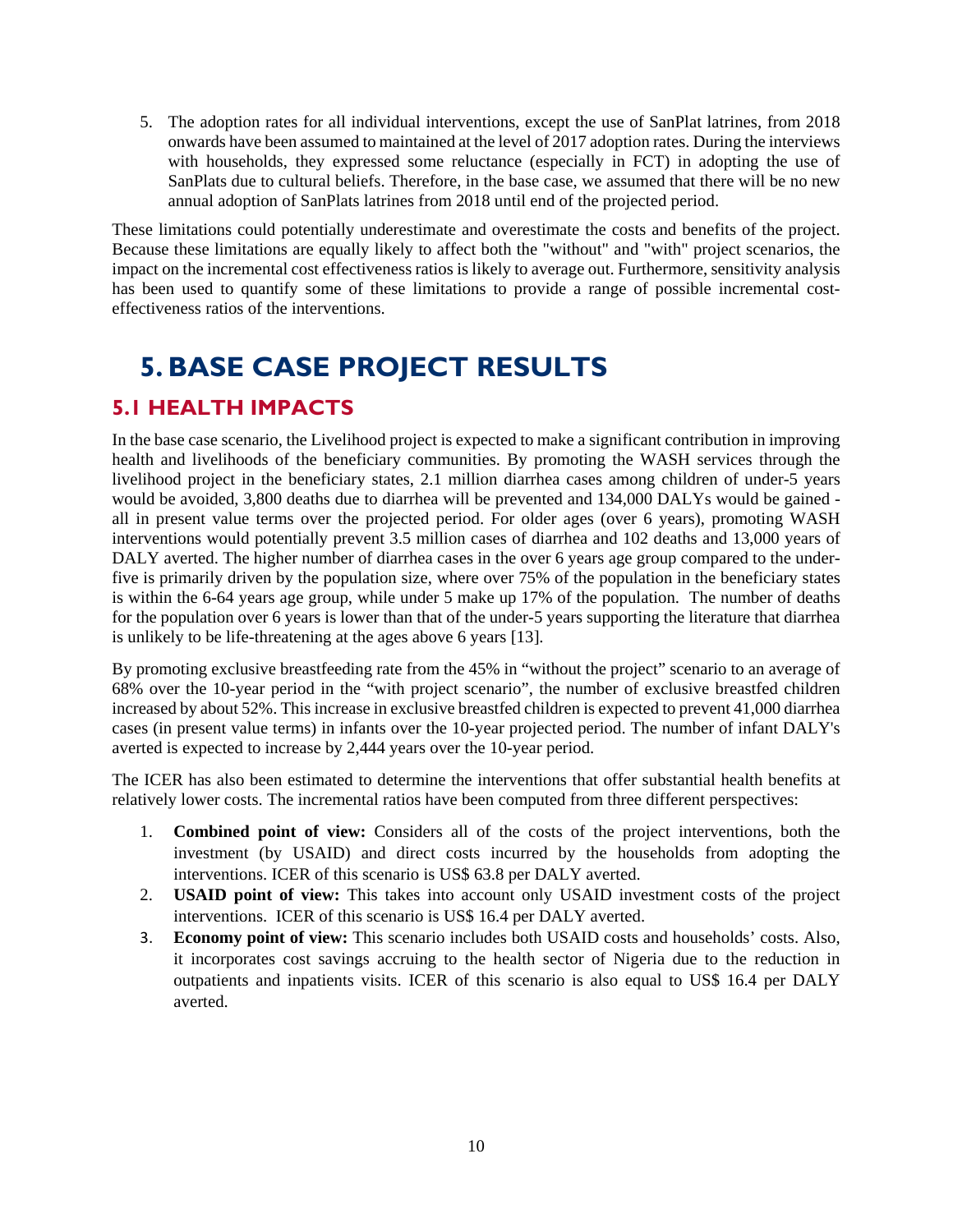| <b>Project Intervention</b>                                                            | <b>Present Value</b><br><b>USAID</b><br><b>Investment Costs</b><br>(USD mill) | <b>Present Value</b><br><b>Beneficiaries</b><br>Costs (USD mill) | <b>DALYs</b><br>Averted<br>(000) | <b>ICER</b><br>(USAID)<br>Cost/DALY)<br>US\$ | <b>ICER</b> (Total<br>Cost/DALY)<br>US\$ |
|----------------------------------------------------------------------------------------|-------------------------------------------------------------------------------|------------------------------------------------------------------|----------------------------------|----------------------------------------------|------------------------------------------|
| 1.<br>Improved<br>water<br>supply, water treatment<br>at POU $\&$ safe storage         | 0.7                                                                           | 20.5                                                             | 41.8                             | 17.2                                         | 507.6                                    |
| 2. Improved sanitation                                                                 | 0.7                                                                           | 0.2                                                              | 49.0                             | 14.14                                        | 18.5                                     |
| 3.<br>hygiene<br>Good<br>focus<br>practices.<br><sub>on</sub><br>handwashing with soap | 0.7                                                                           | 4.5                                                              | 53.3                             | 12.2                                         | 86.4                                     |
| Exclusive<br>4.<br>breastfeeding                                                       | 0.4                                                                           |                                                                  | 2.4                              | 168.0                                        | 168.0                                    |
| Health<br>5 <sub>1</sub><br>care<br>and<br>medical cost savings by<br>households       |                                                                               | (18.5)                                                           |                                  |                                              |                                          |
| <b>All Interventions</b><br><b>Combined</b>                                            | 2.6                                                                           | 6.8                                                              | 146.6                            | 16.64                                        | 63.8                                     |

**Table 1: Incremental Cost Effectiveness Ratios from Different Points of View – Base Case** 

The estimated ICERs are well within the different cost-effectiveness thresholds recommended in the industry, proving that the Livelihoods Project's interventions are cost-effective. For instance, the World Bank considers interventions that cost lower than US\$ 150 per DALY averted as cost-effective.

### **5.2 EFFECTIVENESS OF INDIVIDUAL INTERVENTIONS**

This section discusses the results of the individual interventions. These ICERs are estimated excluding the households cost savings from the reduction in transportation costs and costs of drugs that the households would incur if they get sick. These avoided costs are "indirect" benefits to the households and are discussed in more details in the following section.

*Improved sanitation is the most cost-effective intervention among all the interventions* at a cost/Daly averted ratio of US\$ 18.5, after taking into account both USAID investments and household costs. The lower costs of sanitation are driven by, the lower frequency at which SanPlats latrines are required to be replaced over the projected period. Unlike all other interventions, the construction of SanPlat latrines occurs once every three years (at the minimum depending on the depth of latrine), while at the same time the health benefits accruing to the entire population due to promoting the use of SanPlat latrines as opposed to open defecation are enormous. Also, production of SanPlats provides the additional source of income to the local masons, who produces and sells it at a net profit of around NGN 350 for each SanPlat. This additional income is not included in this analysis.

*The next most cost-effective intervention is promotion of good hygiene practices with focus on handwashing with soap promotion* at a cost/Daly averted ratio of US\$ 86.4. The handwashing soap is the most expensive item in this intervention, making up over 50% of the total costs incurred by households for handwashing and hygiene promotion. Construction of tippy tap is the least cost making up only 0.4% of the total cost of this intervention, followed by hygiene promotion making up only 11% of the total household costs for this intervention.

*Exclusive breastfeeding is the third cost-effective intervention*, with a cost/Daly averted ratio of US\$ 168. Although the households would incur very minimal to no direct cost for this intervention, the USAID investment costs that have been currently assumed to go to this intervention are quite high compared to the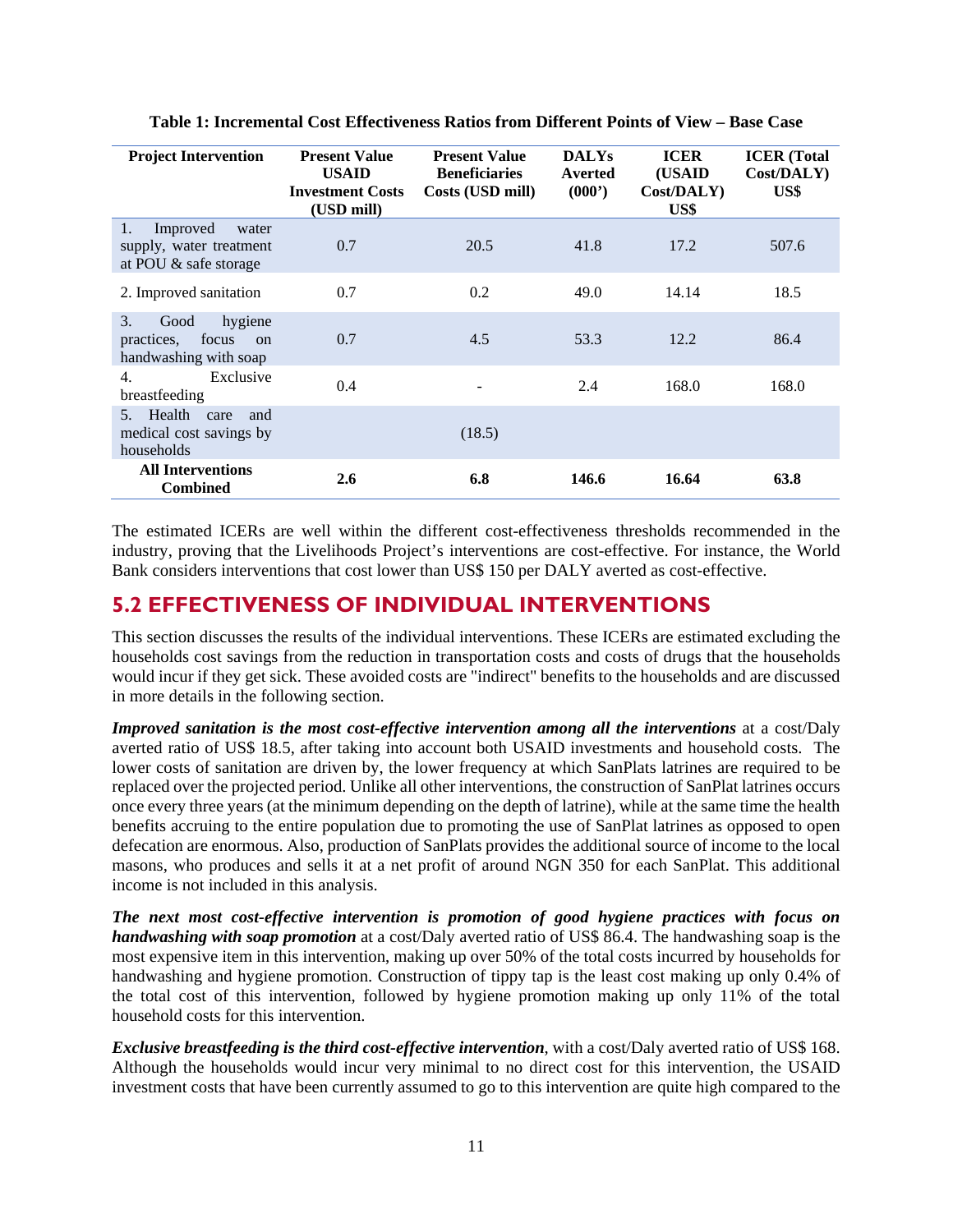benefits that would be obtained, which only come from the infant population of 0 to 6 months. This age group make up just 3.5% of the entire population in the beneficiary states.

*The least cost-effective intervention is improved water supply, water treatment at point of use, and safe storage* with a cost/Daly averted ratio of US\$ 507.6. The higher cost of this intervention is largely driven by high cost of obtaining and treating water at the point of use. The Livelihoods Project involves rehabilitation of the existing water points, most of which are located at longer distances from people's houses (particularly in Sokoto where most of the project beneficiaries are). Households are currently walking an average distance of 2-6 km to reach the water points. Moreover, during the dry seasons, the demand is very high that people have to queue up for an additional 30-40 minutes before they can obtain water. Although the project addresses the quality issue, where people are now able to get clean water from water points, the challenge of longer distances to water facilities still exists in the beneficiary states, which is reflected in the cost of effort and time taken to obtain water. This time cost accounts for PV of USD 17.4 million. The households, particularly in Sokoto, do not collect water from the standpipes in the wet season. The water treatment cost is PV of USD 10.6 million, which households spend to treat the water they obtain from wells during wet season.

Safe water storage through use of Becky pots is the least cost component in this intervention. Although Becky pots require higher initial cash outlay, they do result on significant water storage cost savings given the prolonged life of the pots when compared to the average life of the plastic jerry cans traditionally used by the households. The use of Becky pots generates a cost savings of USD 7.5 million (in PV terms) to the households. Therefore, the total incremental cost of this intervention is USD 20.5 million. Furthermore; the production of Becky pots also provides an additional source of income to the potters, including women who have been trained to produce these pots. The Livelihood 2017 Q3 report stated that 28 local potters were trained and they produced 300 Becky pots. Becky pots are sold on an average unit price of 817 Naira. Therefore, assuming approximately 35 potters are trained every year by the project, and each potter produces about 10 Becky pots per year, and the profit margin is 15 %, the Present value of potters' income over ten years period amounts to USD 7,000.

# **5.3 HEALTH CARE COST SAVINGS**

The potential health care and medical treatment cost savings by households amount to US\$ 18.5 million in present value terms over the projected period, averaging US\$ 2 million per year (in real terms). This translates to a patient cost saved per capita of US\$ 3.5. This is money saved from payment for health services, patient treatment, and transport. These benefits are very important for households, especially in this case where they have to buy drugs out of pocket to get the treatment required and have to travel relatively long distances to access community clinics and/or district hospitals in case of referral cases. It should be noted that the majority of rural households in Nigeria are cash constraint, and in the case of sickness, frequently borrow from communal savings groups at a very high-interest rate of 10 percent per month. In areas where the communal savings groups are not available, households may not be able to visit hospitals even when the illness is severe.

In addition to the direct costs saved by households, the investment in EBF and WASH interventions would save the direct costs incurred by health care facilities, amounting to US\$ 7 million in present value terms over the projected period, averaging US\$ 785,000 per year (in real terms). These are direct expenditures averted by the health sector (through the LGAs managing the community and district health clinics) due to reduced levels of diarrhea disease.

These cost savings would free up resources that can be channeled to other productive activities. Moreover, in assessing the overall incremental cost effectiveness of WASH and EBF interventions of the project, the total gross incremental costs (household + USAID investment) for all interventions estimated at US\$ 27.8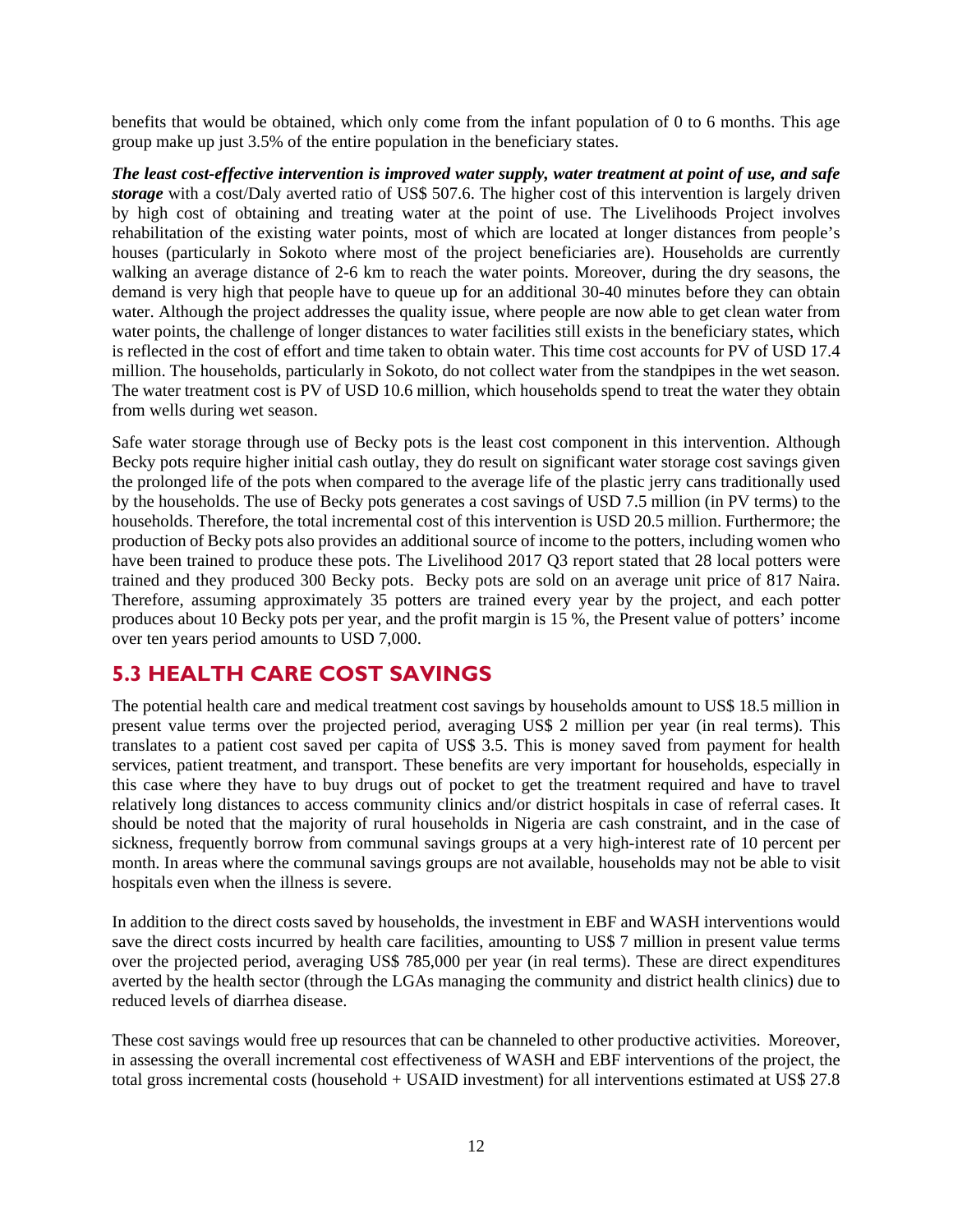million would be significantly offset by the total health care cost savings of US\$ 25.4 million, resulting to a net incremental cost of the interventions of only US\$ 2.4 million as presented in the table below.

| <b>Health Care Cost Savings from All Interventions</b>        |                          |  |  |  |  |
|---------------------------------------------------------------|--------------------------|--|--|--|--|
|                                                               | <b>NPV (Million USD)</b> |  |  |  |  |
| <b>Health Care Cost Savings</b>                               |                          |  |  |  |  |
| From Health Care & Medical Costs by Households                |                          |  |  |  |  |
| Health care & medical treatment costs - without project       | 64.7                     |  |  |  |  |
| Health care & medical treatment costs - with project          | 46.2                     |  |  |  |  |
| Health care & medical treatment costs savings for households  | (18.5)                   |  |  |  |  |
| <b>From Health Care Facilities Costs</b>                      |                          |  |  |  |  |
| Unsubsidized health care facilities costs - without project   | 10.9                     |  |  |  |  |
| Unsubsidized health care facilities costs - with project      | 4.0                      |  |  |  |  |
|                                                               |                          |  |  |  |  |
| Unsubsidized health care facilities costs savings             | (6.9)                    |  |  |  |  |
| Total health care & medical cost savings                      | (25.4)                   |  |  |  |  |
| <b>Total Gross Incremental Costs of Project Interventions</b> |                          |  |  |  |  |
| Total Households incremental costs (Gross)                    | 25.2                     |  |  |  |  |
| Total USAID incremental costs (Gross)                         | 2.6                      |  |  |  |  |
| <b>Total Gross Incremental costs of all interventions</b>     | 27.8                     |  |  |  |  |
|                                                               |                          |  |  |  |  |
| <b>Total Net Incremental costs of all interventions</b>       | 2.4                      |  |  |  |  |

#### **Table 2: Health Care Cost Savings Offsets**

# **6. ESTIMATION OF INTERVENTIONS COSTS**

The following sections provide the detailed assumptions in the estimation of costs for each intervention under both "without" and "with" project scenarios to derive incremental costs used for the CEA.

### **6.1 IMPROVED WATER SUPPLY, WATER TREATMENT AT POU AND SAFE STORAGE**

#### *Without the Project:*

In the absence of the project, the HHs' access to improved water supply was limited due to lack of clean water facilities, such as available functioning water points and protected wells. During the dry season, the HHs consumed water from streams (making about 52% of total consumption) and during wet season the HHs met their water needs from open wells (48% of total consumption). Prior to the rehabilitation of existing water points, there were no available functioning water points in the target states, thus, we have conservatively assumed that before the project there was no consumption from water points. A total required consumption is estimated at 40 liters per person per day as per WHO requirements and this amount was verified during the field visits. On average, the HHs spent NGN 4.0 (US\$ 0.021) per liter to obtain water from a streams and NGN 1.0 (US\$ 0.01) per liter to obtain water from open wells. This cost is mainly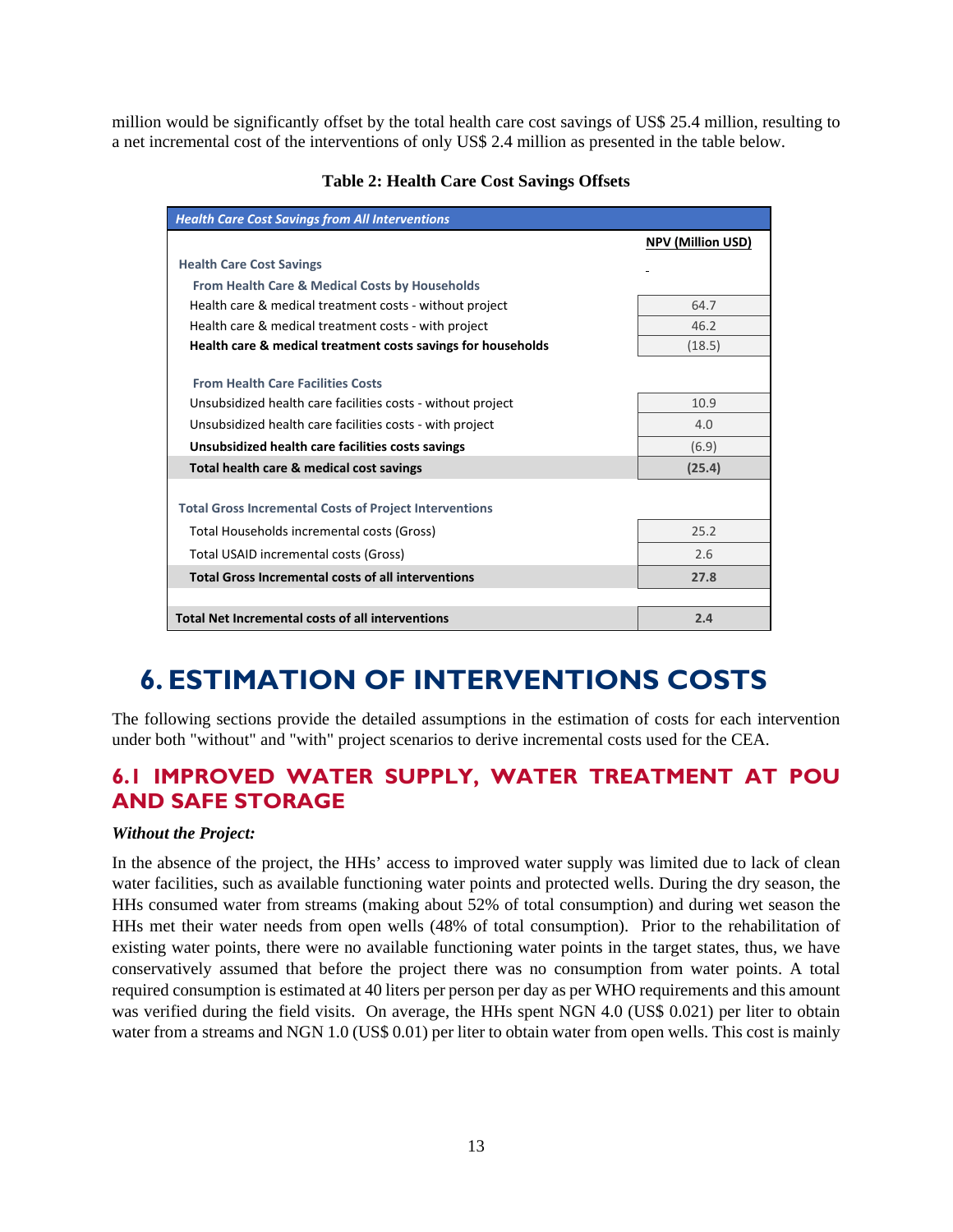associated with effort and productive time spent by households to fetch water from these sources.<sup>3</sup> Furthermore, only 6.1% of households treated their drinking water and stored water in safe storage containers prior to the Livelihoods Project. The average cost of treating water is estimated at NGN 5.8 (US\$ 0.03) per liter.<sup>4</sup> The cost of water storage, using traditional utensils is estimated at NGN 20 (US\$ 0.10) per liter and lasts for about three years before requiring a replacement. In the absence of the project, it is estimated that households would on average spend 13% of their income to obtain water for consumption.

#### *With the Project:*

The project fully rehabilitated up to 150 water points by Q3 of 2017, comprising manual handpumps, motorized standpipes, and solar-powered standpipes. With the availability of functional water points and hygiene promotion initiatives by the project, the HHs' consumption pattern has changed as their demand for quality water increased. After a two-year ramp-up period for adopting water points, the HHs now consume about 52% of total water consumption from water points during the dry season, and 48% from protected wells during the wet season. Very few to none of the HHs consumed water from streams in dry season since the existence of water points in 2016. This is partly because the HHs now understand the benefits of using clean water and prefer to use water from water points than streams. Also, water from streams becomes very scarce during the dry season due to the prevailing hot temperatures that dry up the streams. Therefore, in with project scenario, we have conservatively assumed that there is no consumption from streams from 2017 onwards. On average, HHs are currently spending NGN 4.4 (US\$ 0.023) per liter to obtain water from the water points. The cost of obtaining water from water points is slightly higher than the other sources due to an additional contribution of NGN 10 per jerrycan or (NGN 0.4 per liter) that the HHs have to make to cater for future maintenance and repair costs of the water points.

The households have also been trained and educated to cover their private wells, treat water and also to store water in recommended safe containers. About 14.6% of households were treating water and storing it in safe containers by end of 2016, up from only 6.1% in "without" project case. By 2017, it was projected that 60% of households will be treating and storing treated water in safe storage utensils such as a Becky pot. The Becky pot utilization rate is estimated at 40%. The cost for treating water remains at NGN 5.8 (US\$ 0.03) per liter, while the costs for storing water slightly increases to NGN 53 (US\$ 0.27) per liter, including the cost of the Becky pot at an average unit cost of NGN 817 (US\$ 4.3) for each. Becky pot capacity is 25 liters. The benefit with the Becky pot is that it takes about five years, in some cases longer, to require a replacement. The investments cost by USAID allocated to this intervention is about US\$ 0.8 million. This is to cover the costs of fully rehabilitating existing water points and project personnel.

# **6.2 IMPROVED SANITATION**

#### *Without the Project:*

Before the livelihood project, there were no SanPlat latrines, and the HHs in the beneficiary states were practicing open defecation. This was largely due to social and cultural beliefs as well as lack of education and knowledge on the benefits of improved sanitation. The direct costs incurred by the households for practicing open defecation is zero. The indirect costs spent by households on health effects such illnesses from oral-fecal pathogens is explained in section 6.

#### *With the Project:*

<sup>&</sup>lt;sup>3</sup> The cost of effort and opportunity cost of time to fetch water has been derived from an average rural wage rate of NGN 800 per person and an assumption that 50% of the households' productive time is lost in fetching water.

<sup>&</sup>lt;sup>4</sup> Water is commonly treated using water guard, filtering and boiling in the beneficiary states.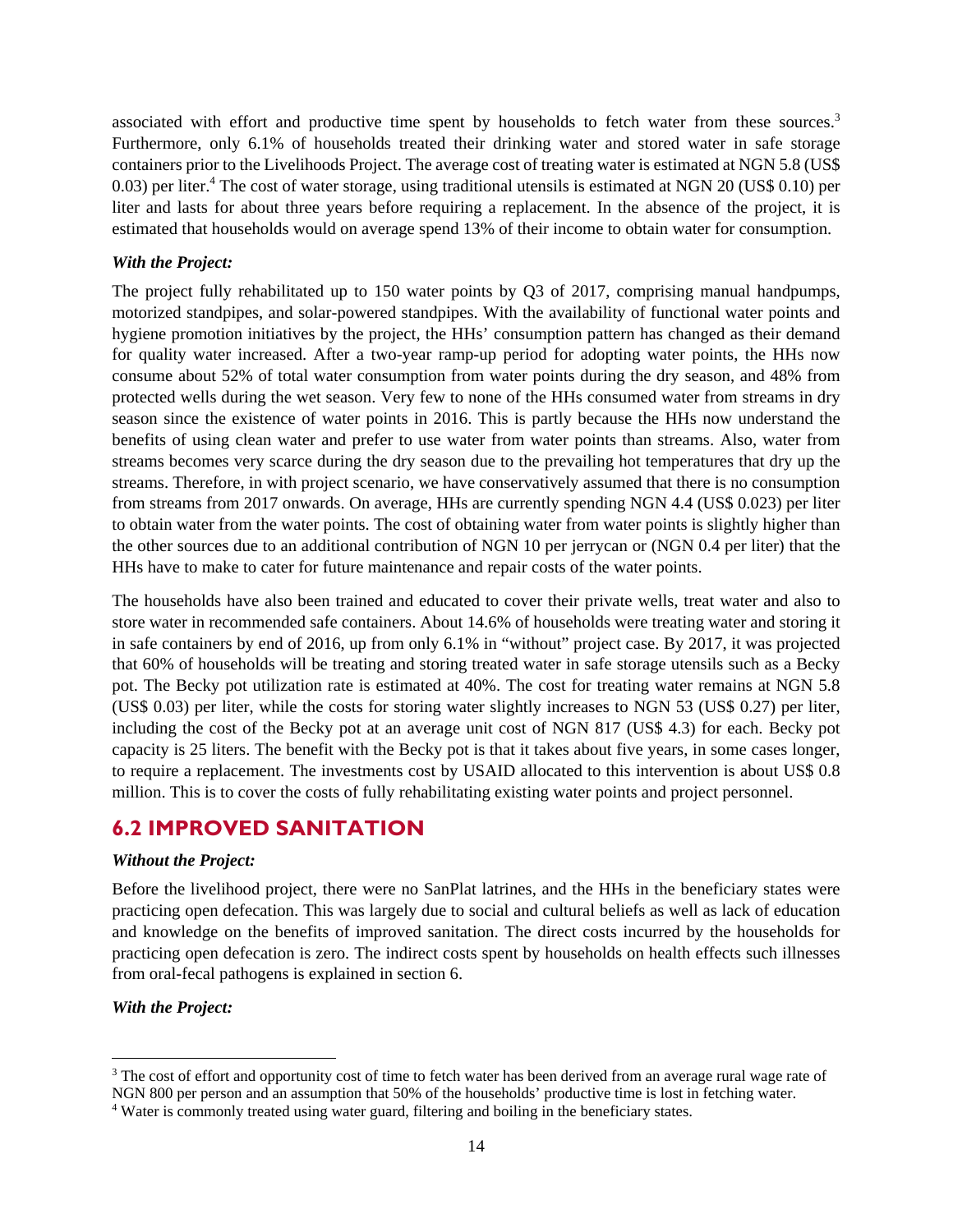Through the Livelihoods Project, households have been educated and trained on the benefits of using improved sanitation facilities and on how to construct the SanPlat latrines. By 2017, about 2,445 households (i.e. 6% of total households in beneficiary states) had established SanPlat latrines. It has been conservatively assumed in the analysis that the number of households establishing SanPlat latrines will be maintained at this level from 2017 until end of projections in 2024. On average, the households are currently spending a total cost of NGN 7,700 (US\$ 31) in labor and materials required to construct one SanPlat latrine. The estimated useful life of a SanPlat latrine is three years. Thus, HHs will only have to incur additional costs of replacement after every three years. Replacement costs have been estimated at the same level as initial costs but adjusted for the domestic inflation. The investments costs by USAID allocated to this intervention is about US\$ 0.7 million.

### **6.3 HANDWASHING WITH SOAP AND HYGIENE PROMOTION**

### *Without the Project:*

In the "without-project" situation, only about 6.6% of households in beneficiary states were practicing good hygiene behaviors, particularly handwashing with soap during the critical moments. These HHs spent an average cost of NGN 632 (US\$ 3.3) per capita per year in water, soap, handwashing facility (e.g., bucket or cup) and time required to wash the hands.

#### *With the Project:*

With the introduction of the Livelihoods Project, the number of households washing hands with soap and practicing good hygiene activities increased from 6.6% to 36% in 2016. The project forecasted this rate to increase to 37% in 2017. The HHs spent an average of NGN 836 (US\$ 4.4) per capita per year in water, soap, handwashing facility (including tippy tap) and time required to wash the hands. The project has introduced a handwashing facility called "tippy tap" which at present is mostly practiced in public places such as churches, mosques, and village heads compound. It is assumed that about 10% of households have access to tippy taps and the cost of constructing one tippy tap is estimated at NGN 211 or US\$ 1.1 per capita per year. The investments cost by USAID allocated to this intervention is about US\$ 0.8 million to train project personnel who would pass down the knowledge to the households.

### **6.4 PROMOTING EXCLUSIVE BREASTFEEDING**

### *Without the Project:*

The baseline breastfeeding rate in the beneficiary states was 45% in 2014 as provided in the Project's annual survey. This is the EBF rate that has been used in the "without project case" situation. At the household level, it is conservatively assumed that households incurred no direct costs from practicing EBF. This is because the breast milk is sourced naturally from the lactating mothers. There are some costs that households may incur from practicing EBF such as the costs of additional food for a lactating mother and value of a mother's time for breastfeeding. A WHO study conducted in Cote d'Ivoire estimated an average annual cost of the mother's diet at US\$139 in 2015 prices (US\$77 in 1990). Despite this cost, the study confirms that there are tremendous household cost savings, estimated at the average of US\$492 in 2015 prices (US\$271 in 1990) per year associated with EBF (after deducting the increased dietary cost of mothers) compared to the alternative of feeding the child with breast-milk substitutes [15].

Although the estimated cost of mother's time for breastfeeding a child has not been explicitly included in this study, the time that a mother would spend breastfeeding a child would equate to the time the mother would spend to prepare the breast-milk substitute and feed the child, therefore, the incremental impact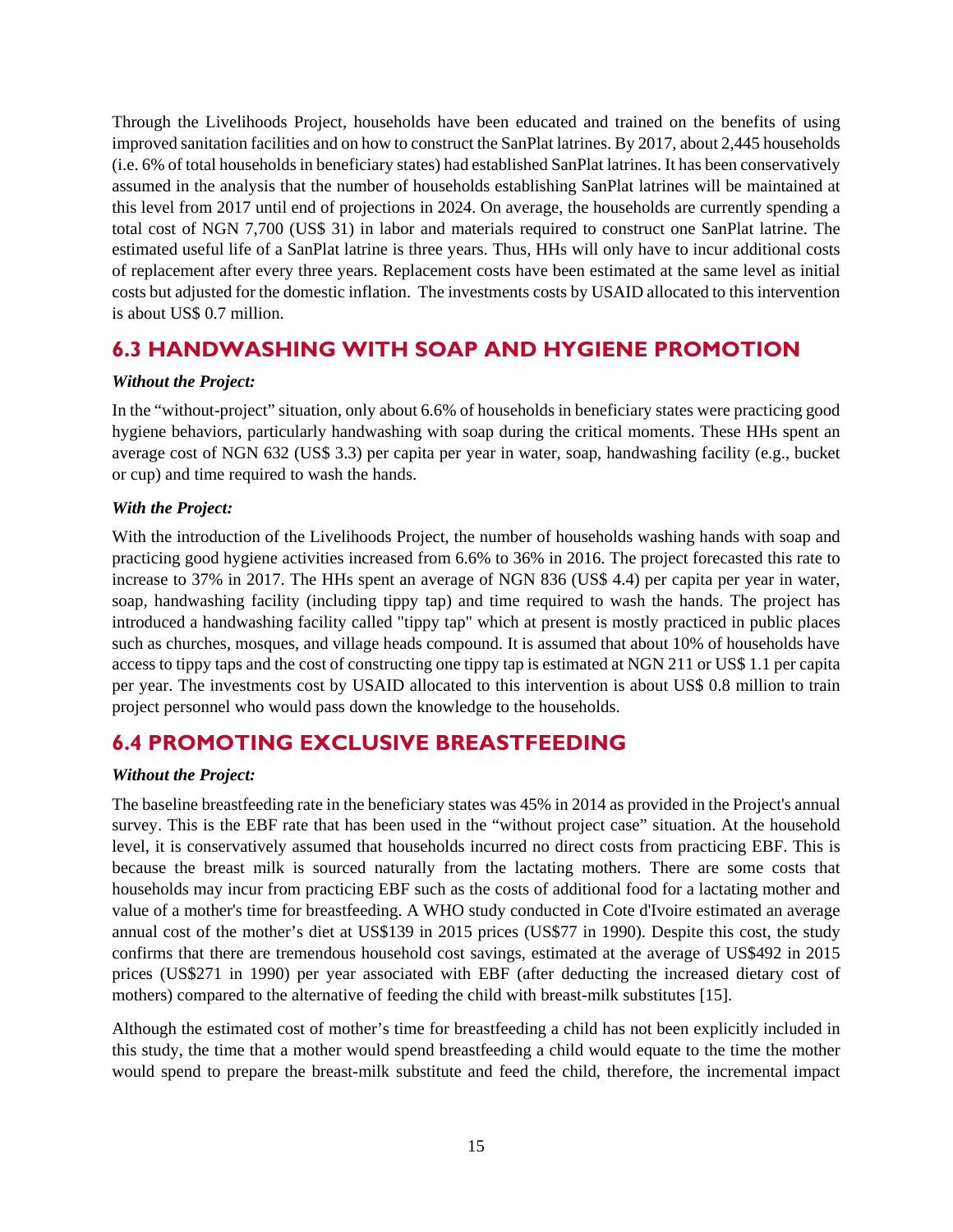would most likely be close to zero. As we note from literature review, the household cost savings generated from breastfeeding far outweigh the indirect costs that households may incur from practicing EBF.

For the Livelihoods Project, the household costs of time and mothers diet as well as the household cost savings from exclusive breastfeeding have not been included in the CEA because team did not have sufficient information to develop estimates. However, the health benefits associated with the promotion of exclusive breastfeeding for infants have been incorporated in the CEA, as reflected in the reduction of diarrhea cases, death, DALYs averted as well as health care cost savings.

#### *With the Project:*

With the introduction of the project, EBF rate in the beneficiary states increased to 70% in 2016. We have assumed that EBF rate in target states will remain at 70% from 2018 until the end of the projected period. Among all the interventions under the IR3, EBF has been identified to have the highest adoption rate by households, particularly in Sokoto (Kebbe LGA), where EBF was reported to be as high as 93.6%. USAID investments towards EBF intervention is estimated at US\$ 0.4 million. Just like in the "without" the project scenario, the direct and indirect costs at the household level are not included in the analysis.

# **7. ESTIMATION OF INTERVENTIONS BENEFITS**

There are several health benefits resulting from improved WASH services and promotion of EBF. The two main benefits covered in this analysis include the following:

- 1. **The indirect benefits related to health improvement.** These measures productivity effects of improved health as captured by the reduction in diarrhea morbidity and mortality cases, as well as DALYs averted.
- 2. **Direct benefits of avoiding diarrhea disease.5** This consists of costs averted due to prevention or early treatment of the disease. These include averted health care costs of medical treatment, hospitalization and transportation.

Because the EBF interventions impact children of under 6 months of age only while all other interventions affect the entire population, the analysis separates the estimation of health impacts associated with EBF for this age group (under 6 months) from the rest of the population to avoid double counting and at the same time to correctly capture the health impact of EBF on the under 6 months children.

To this effect, the population has been separated into three groups, namely: infants (0 - 5 months), nonschool age children (6 months - 5 years), and older children and adults (over 6 years). To estimate the health impacts for infants (i.e., EBF), we note from the interviews with the beneficiaries that if the children are not exclusively breastfed, the parents use water, herbs, and local food as complimentary food to breastfeeding. It is through this route and practice that the infants get infected with the diarrheal disease. For the rest of the age groups (over 6 months), the interventions that directly impact them are water, sanitation, and hygiene. The total number of households targeted by the project is 42,000. With an average household size of 5.4, the total target population in the beneficiary states is 226,827. This is the minimum number of people that would benefit from the project interventions throughout the projected period.<sup>6</sup>

<sup>&</sup>lt;sup>5</sup> "Direct" includes the value of all goods, services, and other resources that are consumed in the provision of an intervention or in dealing with the side effects or other current and future consequences linked to it (WHO). <sup>6</sup> The actual number of people that would benefit from the project may be higher than this. During the field trip, CBA team observed that other communities surrounding those where the project is taking place are learning from

the project communities and benefitting from the project interventions, particularly EBF and water supply.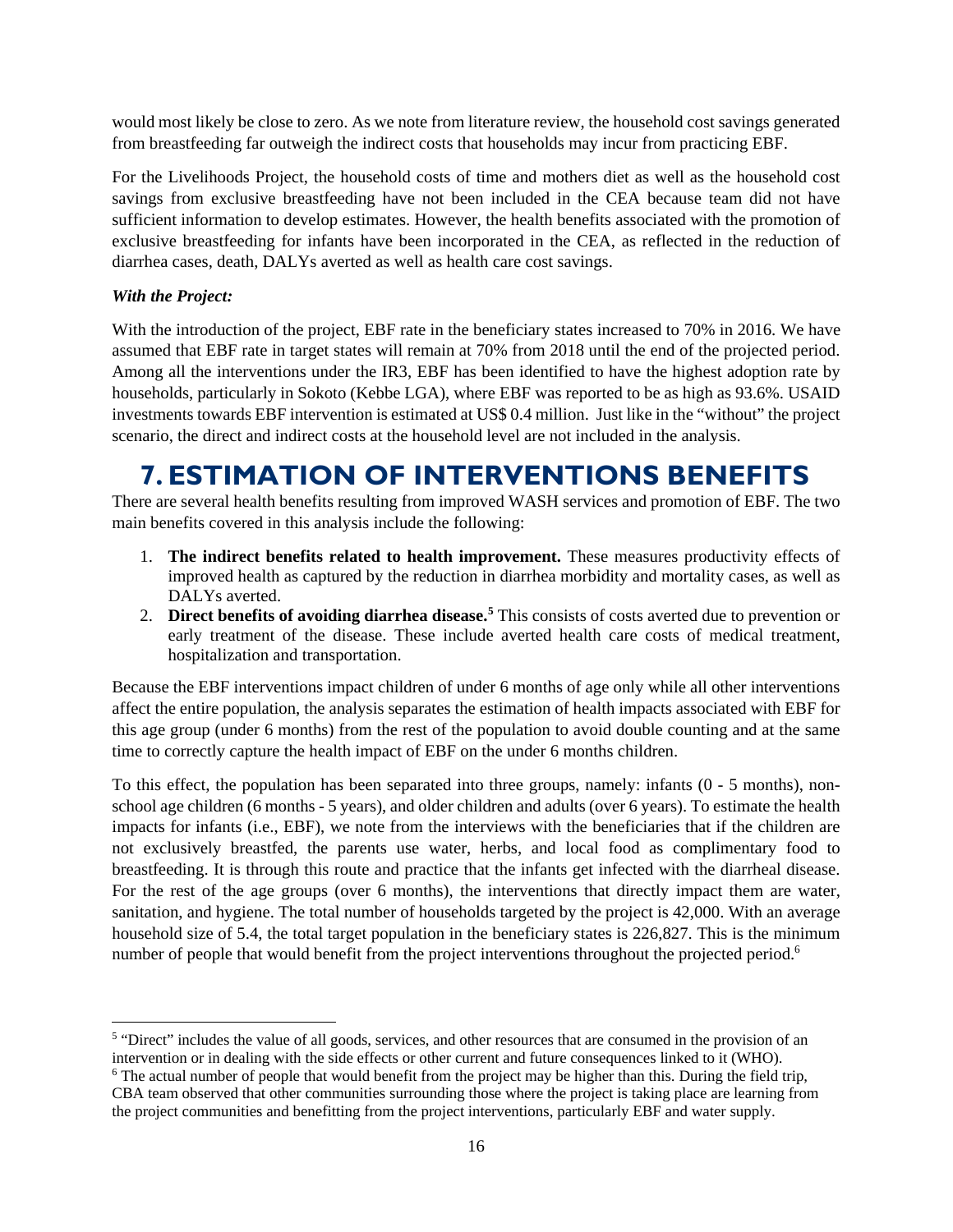### **7.1 INDIRECT BENEFITS OF IMPROVED HEALTH**

#### *a. Reduction in Diarrhea Morbidity*

Morbidity refers to the state of being diseased or unhealthy within a population. To estimate the reduction in diarrhea morbidity, the number of diarrhea cases for the population in the beneficiary states in both "without" and "with" the project situations are estimated. The difference in diarrhea cases between these two situations captures the reduction in diarrhea cases or morbidity.

In "without" project scenario, diarrhea morbidity rates for the children under five years have been sourced from NNHS 2015. The morbidity rates in the states of intervention are estimated at an average of 7% for infants (i.e., under six months) and 31% for non-school age children (i.e., aged six months - 5 years) [16]. Due to a general shortage of data on diarrhea rates in populations older than five years, the baseline data on diarrhea morbidity for the population over six years has been assumed at 5%, as guided by literature. These rates are applied to the associated population age groups to estimated diarrhea cases in the target states before the livelihood project. To construct "with" project morbidity rates, we have used the WHO's IRC data on the effectiveness of WASH and EBF interventions to reducing diarrhea morbidity and multiplied this data with the incremental adoption rates of each intervention to derive the effective contribution rates of each intervention to diarrhea morbidity reduction. These effective reduction rates are then multiplied with baseline diarrhea morbidity to estimate "with" project diarrhea morbidity rates and consequently derive the diarrhea cases "with the project" interventions.

#### *b. Reduction in Diarrhea Mortality*

Mortality is the number of deaths per population in a given time or place. To estimate the reduction in diarrhea mortality, the number of deaths due to diarrhea for the population in the beneficiary states in both "without" and "with" the project situations are estimated. The difference in diarrhea deaths between these two situations captures the reduction in diarrhea mortality. The baseline diarrhea mortality rates have been sourced from UNICEF and other research institutions, at an estimated 1.4% and 2.3% for infants and nonschool age children, respectively [18] [4]. The mortality rates for the population over six years have been represented by the national-wide diarrhea mortality rates, averaging 0.067% for this age group [19]. These rates are then multiplied by population age groups to estimate the number of deaths due to diarrhea in the target states before the livelihood project. Diarrhea mortality rates "with" the project have been estimated using the effectiveness ratios of WASH and EBF interventions to reducing diarrhea mortality as well as the incremental adoption rates of each intervention to derive the effective contribution rates of each intervention to diarrheas mortality reduction. These effective reduction rates are then multiplied with baseline diarrhea mortality to estimate "with" project diarrhea mortality rates and consequently derive the number of death due to diarrhea "with" the project interventions.

It is worth noting that diarrhea morbidity and mortality rates decline as the child ages and remain relatively constant during adulthood. The prevalence of diarrhea morbidity and mortality are particularly highest among the children aged between 6 months to 2 years because this is a delicate transition period when children are introduced to complementary feeding. Table 5 in the Annex provides a summary of key parameters used in estimating reduction in diarrhea morbidity and mortality rates.

#### *c. Number of DALY's Averted*

People may lose healthy life years through living with illness and through dying before a reference life expectancy. These losses in healthy life years are measured by a population health metric known as DALY, which combines the health effects of both diarrhea mortality and disability (morbidity). It is calculated as the sum of Years Lived with Disability (YLDs) and Years of Life Lost due to premature mortality (YLLs).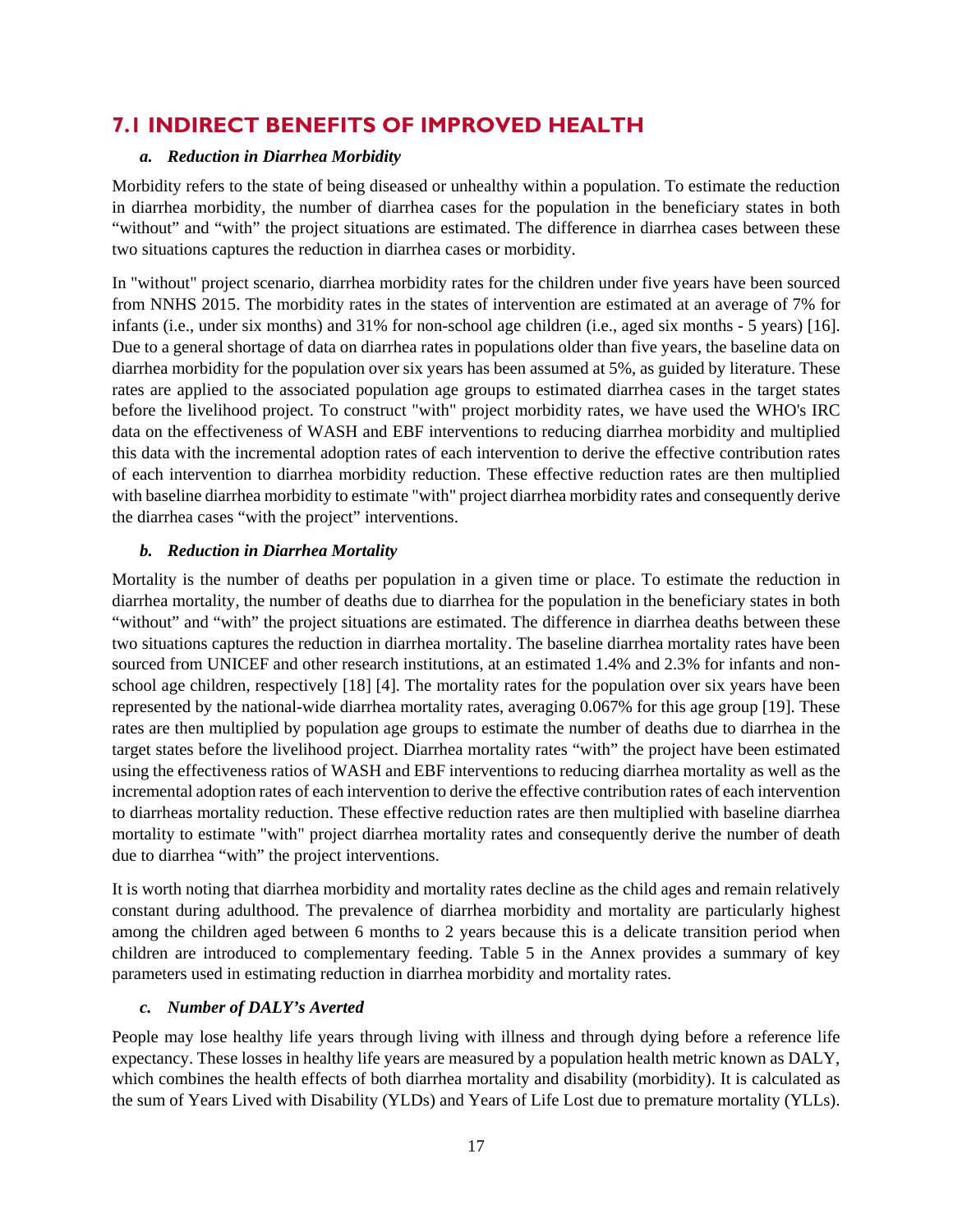The estimation of YLD (also known as morbidity DALY) takes into account the disability weight and age weights to capture the severity of the illness and relative value of life. To derive the incremental morbidity DALYs (or YLD), the estimated incremental number of diarrhea cases are multiplied by the duration of the illness (taken as ten days for the under-5 years and seven days for those over five years), disability weight and age weight. Diarrhea disability weights are taken from The Lancet study at 0.35 for severe cases and 0.184 for mild cases [20], while age weights are sourced from the WHO at 0.05 for infants and 1 for those above six months [21]. To derive incremental mortality DALYs (or YLL), the incremental number of diarrhea deaths are multiplied by mortality DALYs lost at the age of death. The mortality DALYs lost per age group are sourced from the World Bank study, estimated at 32.5 years for the under-5, 29 years for school-age children (aged 6-14 years) and 12 years for adults (over 15 years) [22].

# **7.2 DIRECT BENEFITS – HEALTH CARE COST SAVINGS**

These are cost savings related to seeking less health care due to fewer cases of diarrhea occurrences among the households. Health care cost savings are estimated as a function of treatment seeking rates, medical practices and unit costs of medical services. The direct costs of health care service comprise the costs of drugs for treating the illnesses (in this case its mostly Oral Rehydration Solutions - ORS, Zinc treatment and prescribed antibiotics for adults), consultation, transportation, and cost of hospitalization (covering feeding and bed days).

Drug costs are estimated at NGN 411 (US\$ 2.1) per treatment course, the average cost of consultation (i.e. purchase of card required before consultation) in beneficiary states in NGN 35 (US\$ 0.2) per new visit and cost of hospitalization is estimated at NGN 785 (US\$ 4.1) per bed day. Regarding transportation, we have assumed that 30% of the diarrhea cases for the under-5 years children and 5% of cases for those over six years would visit the hospital for treatment [14]. Out of the total cases that visit the hospital, the severe cases that would require hospitalization are estimated at 10% for the under-5 years and 50% for those over six years. The higher rate of hospitalization for older children and adults is based on the assumption that this age group would only visit the clinic if the case is so severe that the probability of being hospitalized in this situation would be very high. Due to lack of adequate hospitalization facilities at the community clinics, we have assumed that all the hospitalized cases will be referred to the district clinic, which is located on average 20-30 km away from the communities. The average transport costs to community clinic and district clinic are estimated at NGN 1,000 (US\$ 5.2) and NGN 5,750 (US\$ 30) per return visit, respectively.

Besides the household costs, there are also costs that are incurred by the healthcare facilities such as personnel, capital, and food costs. Using the unit cost data from WHO-CHOICE database, we have estimated unsubsidized outpatient costs per visit of NGN 507 (US\$ 2.6) and inpatient cost per bed day of NGN 2,211 (US\$ 11.5). Regarding financial obligation, these costs are assumed to be fully subsidized by the government. However, there is an economic impact that these costs have on the government budget. Due to the project and fewer cases of diarrhea incidences, these costs are expected to be significantly reduced, thereby freeing up resources that can be utilized in other productive sectors within the economy of Nigeria.

# **8. SENSITIVITY ANALYSIS RESULTS**

A sensitivity analysis has been conducted on the base case model, using combined point view, to show the impact on the gross ICER of varying different parameters. Several project parameters have been tested including macroeconomic variables such as Nigeria's inflation rate, US' inflation rate, and fluctuations in real exchange rate; interventions adoption rates; age and disability weights; population growth rate; and the discount rate. The macro-economic variables such as fluctuations in the real exchange rate do not have big impacts on CERs because after 2018 there is assumed to be no further US dollar denominated investment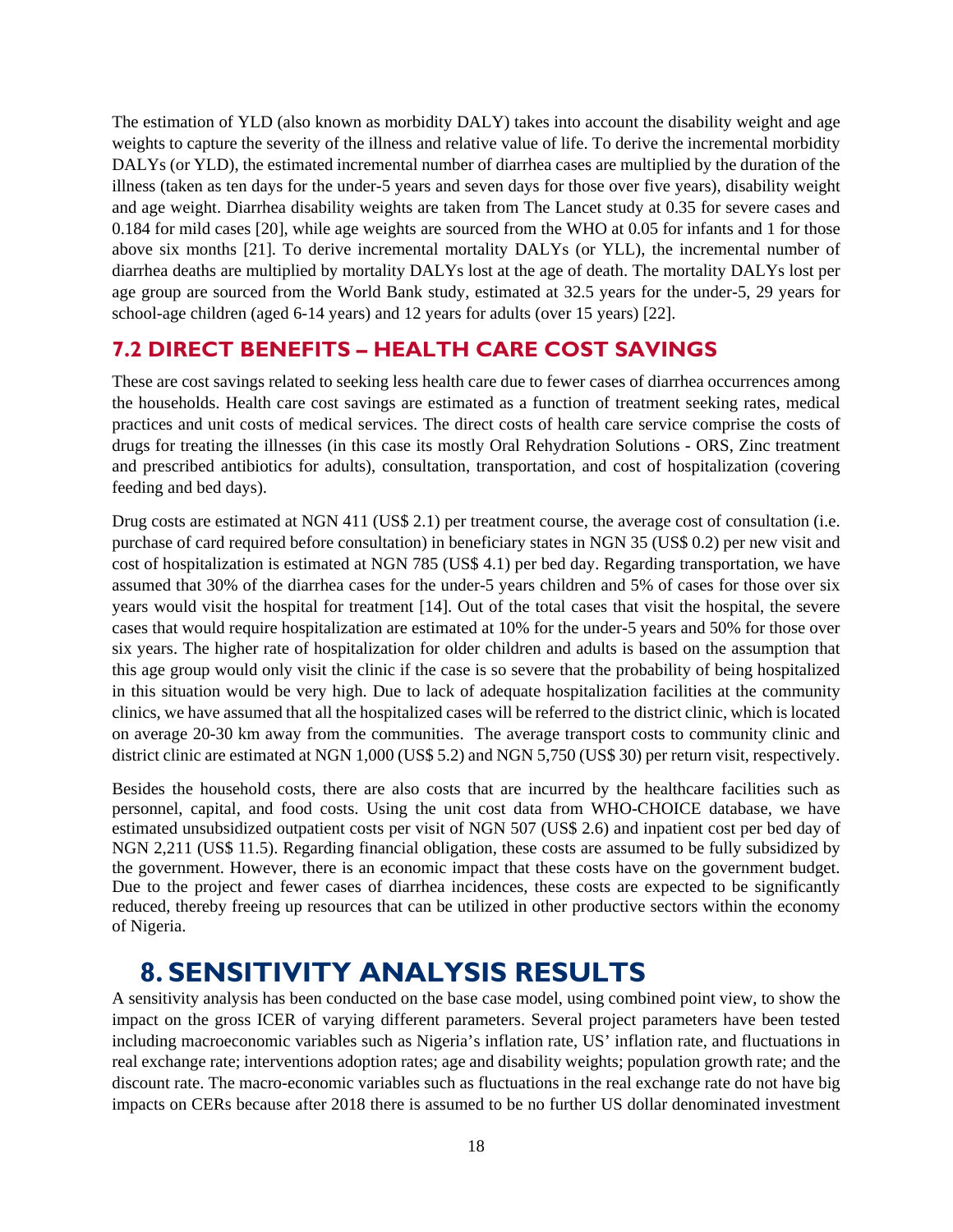from USAID, and the only costs that will be spent are those from households which are denominated in Naira. Also, changes in disability weights and age weights in the calculation of morbidity DALYs (YLD) have minimal impacts on the project's ICERs.

Therefore, the key project variables that have been identified to have the significant impact on project results include the discount rate and interventions adoption rates. These key risk variables are discussed in detail below, while Table 4 presents the summary results of the sensitivity analysis.

#### *Discount Rate*

1. Discounting is the process of converting the future stream of costs and benefits to their present values. It reflects the belief that, in general, society prefers to receive benefits sooner rather than later, and pay costs later rather than sooner. A social discount rate of 3% has been used to discount costs and benefits in the base case as recommended by WHO-CHOICE. In the sensitivity analysis, a) 6% discount rate results in an improvement in the all-interventions ICER, estimated at US\$ 68.7 per DALY averted, and b) 12% discount rate, this is taken as a proxy for USAID rate of return on this project. At this discount rate, the ICER deteriorates to US\$ 73.9 per DALY averted. Even at 12% discount rate the results are still way below WB benchmark of US\$ 150/DALY averted.

#### *Interventions Adoption Rates*

2. As with interventions of this nature (involving social, behavioural and cultural changes), there is always a concern whether or not the households will continue to practice the adoption of the interventions beyond the time that the program sponsors are actively involved. The investment program for the Livelihoods Project by USAID is expected to end in 2018. We have stress-tested the model outputs under various adoption rates from 2018 until end of projection for each of the interventions to assess their impact on project results. Overall, the sensitivity analysis shows that 10% increase in adoption rates for all interventions from 2018 onwards would result to a significant improvement in ICER, from an estimated base case ratio of US\$63.75/DALY averted to US\$ 34.0/DALY averted. This implies that the HHs would enjoy more health benefits than the incremental costs they would incur from an increase in intervention activities. On the downside, a 5% decrease in adoption rates for all interventions from 2018 onwards would slightly increase ICER to US\$ 65.74 per DALY averted.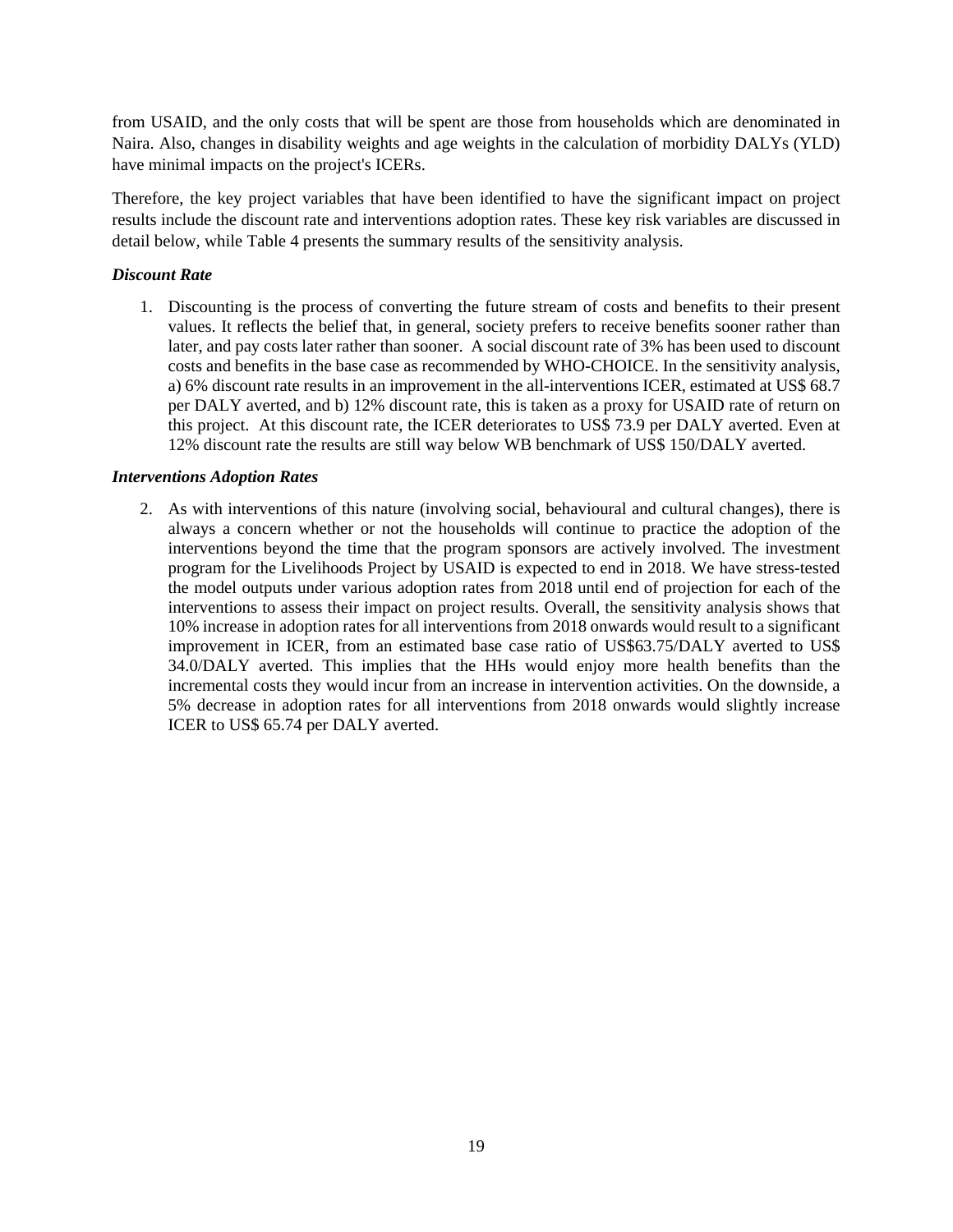|                                                   |                            |                              | <b>ALL INTERVENTIONS</b><br>(US\$ Cost/DALY Averted) |                                               | <b>INDIVIDUAL INTERVENTION (US\$ Cost/DALY Averted)</b> |                                                                     |                                                    |                                               |                                                        |
|---------------------------------------------------|----------------------------|------------------------------|------------------------------------------------------|-----------------------------------------------|---------------------------------------------------------|---------------------------------------------------------------------|----------------------------------------------------|-----------------------------------------------|--------------------------------------------------------|
|                                                   | <b>Base Case</b><br>Factor | <b>Sensitivity</b><br>Factor | <b>All</b><br><b>Interventions</b><br><b>CER</b>     | <b>CER (US\$</b><br>/Case<br><b>Averted</b> ) | <b>CER (US\$)</b><br>/Death<br>Averted)                 | <b>Improved</b><br><b>Water Supply</b><br>& Treatment<br><b>CER</b> | <b>Improved</b><br><b>Sanitation</b><br><b>CER</b> | <b>Handwashing</b><br>& Hygiene<br><b>CER</b> | <b>Exclusive</b><br><b>Breastfeeding</b><br><b>CER</b> |
| <b>Base Case Scenario</b>                         |                            | 63.75                        | 4.96                                                 | 7,135.61                                      | 507.63                                                  | 18.53                                                               | 98.72                                              | 168.02                                        |                                                        |
|                                                   |                            | 0.0%                         | 56.79                                                | 4.75                                          | 6,883.15                                                | 495.03                                                              | 14.98                                              | 94.57                                         | 132.25                                                 |
|                                                   | <b>Base Case</b>           | 3.0%                         | 63.75                                                | 4.96                                          | 7,135.61                                                | 507.63                                                              | 18.53                                              | 98.72                                         | 168.02                                                 |
| Social discount rate                              |                            | 6.0%                         | 68.68                                                | 5.11                                          | 7,309.91                                                | 512.14                                                              | 22.32                                              | 103.22                                        | 207.58                                                 |
|                                                   |                            | 12.0%                        | 73.87                                                | 5.31                                          | 7,480.88                                                | 503.48                                                              | 30.15                                              | 112.79                                        | 294.85                                                 |
|                                                   |                            | 50.0%                        | 65.04                                                | 4.98                                          | 7,216.30                                                | 507.63                                                              | 18.53                                              | 98.72                                         | 401.88                                                 |
| EBF adoption rate - from 2018                     | <b>Base Case</b>           | 70.0%                        | 63.75                                                | 4.96                                          | 7,135.61                                                | 507.63                                                              | 18.53                                              | 98.72                                         | 168.02                                                 |
| onwards                                           |                            | 80.0%                        | 63.12                                                | 4.95                                          | 7,095.93                                                | 507.63                                                              | 18.53                                              | 98.72                                         | 130.15                                                 |
| Improved water supply, treatment $\&$             | <b>Base Case</b>           | 50.6%                        | 63.75                                                | 4.96                                          | 7,135.61                                                | 507.63                                                              | 18.53                                              | 98.72                                         | 168.02                                                 |
| safe storage adoption rate - from 2018<br>onwards |                            | 60.6%                        | 44.44                                                | 4.43                                          | 6,514.83                                                | 453.30                                                              | 17.75                                              | 94.94                                         | 168.02                                                 |
| New households adopting use of                    | <b>Base Case</b>           | $\bf{0}$                     | 63.75                                                | 4.96                                          | 7,135.61                                                | 507.63                                                              | 18.53                                              | 98.72                                         | 168.02                                                 |
| SanPlat                                           |                            | 100                          | 63.01                                                | 4.93                                          | 7,122.39                                                | 505.55                                                              | 19.41                                              | 98.31                                         | 168.02                                                 |
| per year - from 2018 onwards                      |                            | 300                          | 61.53                                                | 4.89                                          | 7,096.23                                                | 501.45                                                              | 21.15                                              | 97.51                                         | 168.02                                                 |
|                                                   |                            | 20.0%                        | 95.65                                                | 5.47                                          | 9,267.64                                                | 683.83                                                              | 24.97                                              | 93.66                                         | 168.02                                                 |
| Handwashing with soap & hygiene                   | <b>Base Case</b>           | 38.5%                        | 63.75                                                | 4.96                                          | 7,135.61                                                | 507.63                                                              | 18.53                                              | 98.72                                         | 168.02                                                 |
| adoption rate - from 2018 onwards                 |                            | 50.0%                        | 50.97                                                | 4.71                                          | 6,312.15                                                | 437.54                                                              | 15.98                                              | 100.73                                        | 168.02                                                 |
| All interventions (combined)                      |                            | 39.0%                        | 65.74                                                | 4.97                                          | 7,332.88                                                | 519.33                                                              | 19.22                                              | 100.09                                        | 196.62                                                 |
| adoption rate -                                   | <b>Base Case</b>           | 43.5%                        | 63.75                                                | 4.96                                          | 7,135.61                                                | 507.63                                                              | 18.53                                              | 98.72                                         | 168.02                                                 |
| from 2018 onwards                                 |                            | 52.4%                        | 34.07                                                | 4.22                                          | 5,841.94                                                | 396.58                                                              | 17.49                                              | 96.34                                         | 130.15                                                 |

# **Table 3: Summary of Sensitivity Analysis of Key Project Variables**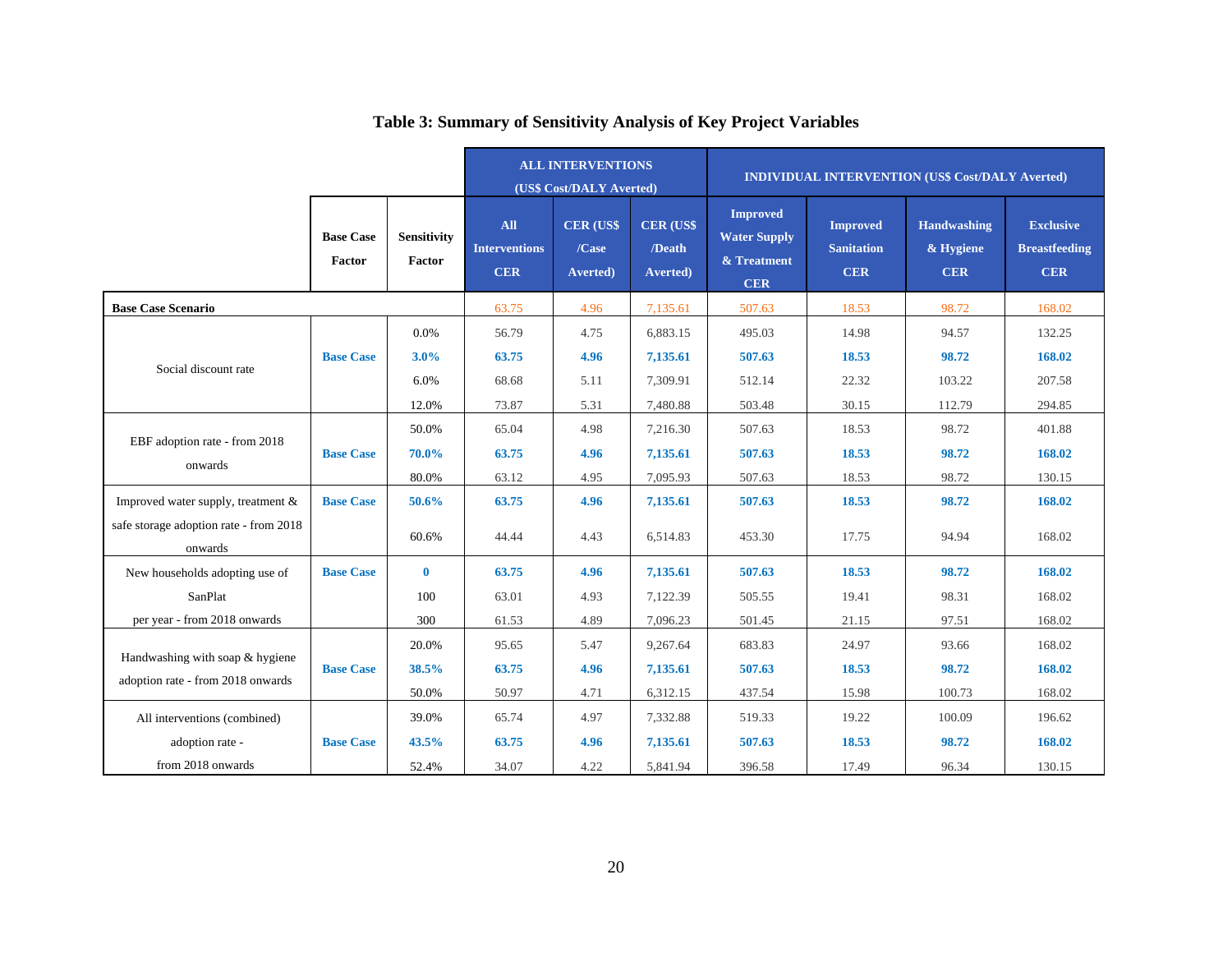Although an integrated approach to the implementation of the WASH and EBF interventions is highly recommended, it is also important to test the effectiveness of each intervention under various scenarios. Three individual interventions we would like to highlight in this analysis that appear to be most sensitive to changes in adoption rates are: 1) the promotion of EBF, 2) improved water supply, treatment at POU and safe storage, and 3) promotion of good hygiene practices with the focus on handwashing with soap. If EBF rate reduces from the base case value of 70% from 2018 onwards to 50% during the same period, the ICER for this intervention and infants age group deteriorates from the base case ratio of US\$ 168/DALY averted to US\$ 401.9/DALY averted. If the adoption rate for good hygiene practices reduces from base case of 38.5% to 20%, overall costs incurred by the households on this project would also be reduced, but the health benefits that would accrue to the households due to this intervention would be reduced at a higher rate, resulting in a worse off all-intervention CER of US\$ 239.8/DALY averted.

In case of improved water supply, treatment & safe storage intervention; an average adoption rate of 75% (from a base case value of 51%) for this intervention would result to a significant improvement in ICER, estimated at US\$ 122.4/DALY averted for this intervention and US\$75.6 per DALY averted for allinterventions combined. This improvement is largely attributed to the reduction in costs of obtaining and treating water as the HHs access to clean water from water points increases.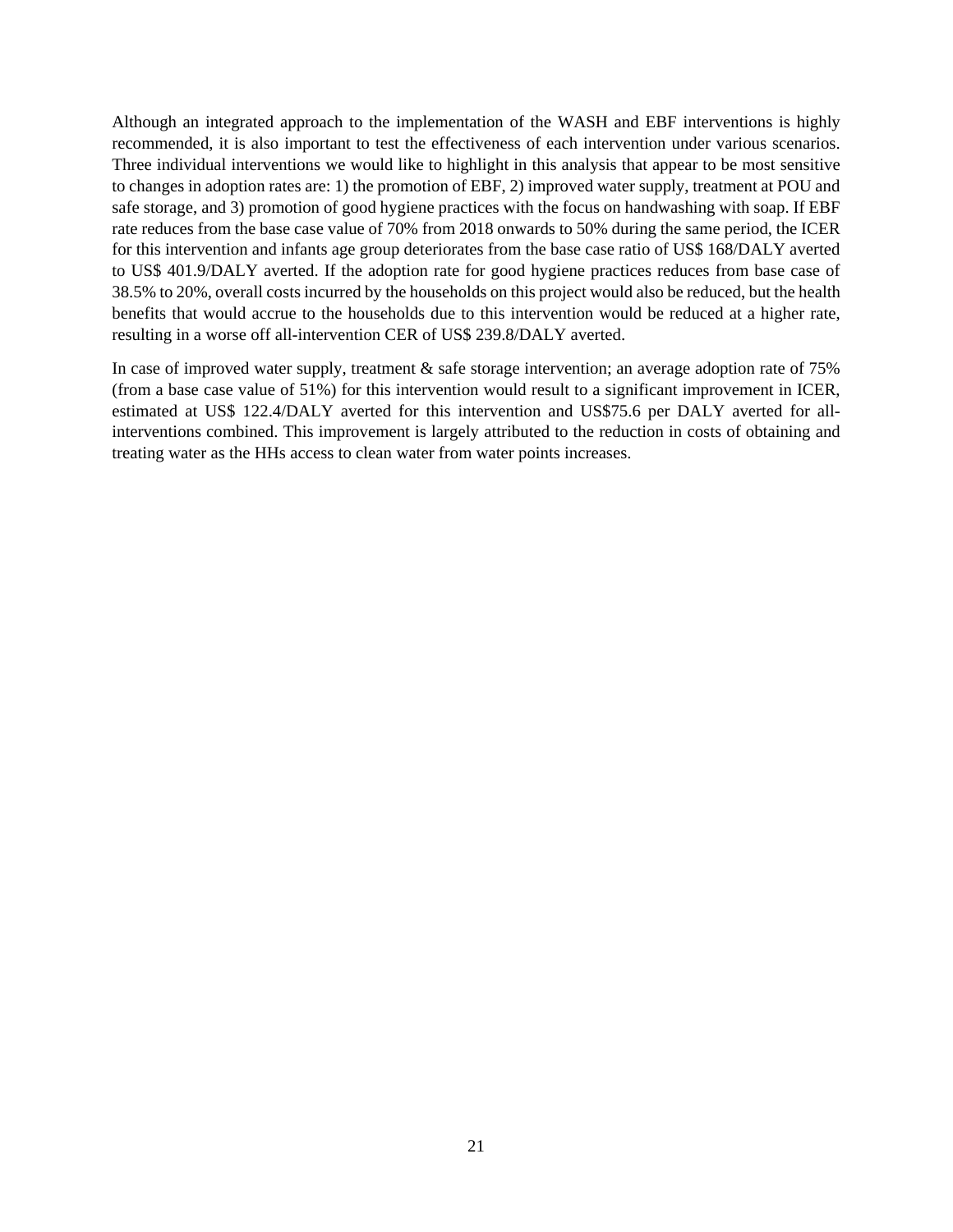# **9. CONCLUSION AND RECOMMENDATIONS**

### **9.1 CONCLUSION**

This CEA has demonstrated that there is a solid financial and economic case for investing in integrated interventions in improved WASH services as well promoting child health and nutrition through exclusive breastfeeding for infants under six months. The expected incremental health benefits far outweigh the incremental costs of investing in these interventions.

Under base case assumptions, the estimated ICERs of all interventions combined at US\$ 63.8 is well within the commonly used thresholds established by the World Bank and WHO's Commission on Macroeconomics and Health. The World Bank established a threshold ICER of US\$ 150/DALY averted as a measure of cost effectiveness (World Bank 1993). While, the WHO recommends using a national GDP as a more useful benchmark in guiding national decisions, despite the current debate and criticism surrounding this notion [23]. The 2017 Nigeria GDP per capita is US\$ 2,092. Under both of these benchmark levels, the analyzed WASH and EBF interventions of the Livelihoods Project are very cost effective. Even under the downside scenarios described under sensitivity analysis section 7, the combined WASH and EBF interventions of the project still appear to be cost-effective if adopted consistently.

Furthermore, when potential direct benefits from savings in health care and medical costs are included in the analysis, the financial and economic case for investment in the WASH and EBF interventions become stronger. The total savings in healthcare and medical costs of US\$ 25.4 million largely offset the total costs of the in interventions of US\$ 27.8 million - in real present value terms.

Overall, the results of the cost effectiveness analysis have shown that targeting, combining, scaling up, and financing interventions in WASH and EBF in rural communities of Sokoto, Kebbi, and FCT is worthwhile. The analysis has also demonstrated that the integrated approach of implementing WASH and EBF services, such as one adopted by the FtF Livelihoods Project, could be one of the most cost-effective approaches to prevention and management of the disease in the target states. Also, this analysis serves as a guide to ensuring that development priorities in this sector are undertaken in a cost-effective way, and financial resources by the potential donors and government are allocated in an efficient manner.

# **9.2 RECOMMENDATIONS**

The Livelihoods Project has been instrumental in improving the WASH infrastructure and livelihoods in the target states and there has been an overwhelming acceptance of the project by the households in the beneficiary states. Despite this huge progress, the challenge of inadequate WASH infrastructure persists in these states, especially the availability of clean water, and sanitation and hygiene facilities.

The following recommendations could further improve WASH services and reduce the prevalence of diarrhea disease in the target states:

#### *1. A program on rural water supply.*

The rehabilitation of the standpipes is a necessary but not sufficient intervention to address the significant water shortage that prevails in the rural communities. The households' use of the standpipes during the dry season despite considerable time required, indicates that the total cost of obtaining water from the standpipes is cheaper than the cost of obtaining water from the streams. The hot temperatures that exist in dry season dry up the wells and most of the streams, thus significantly reducing the streams' water flow. Therefore, the households spent a considerable effort to dig inside the "dried/or almost dried" streams to find water, which is also a means of survival for the households' livestock. The high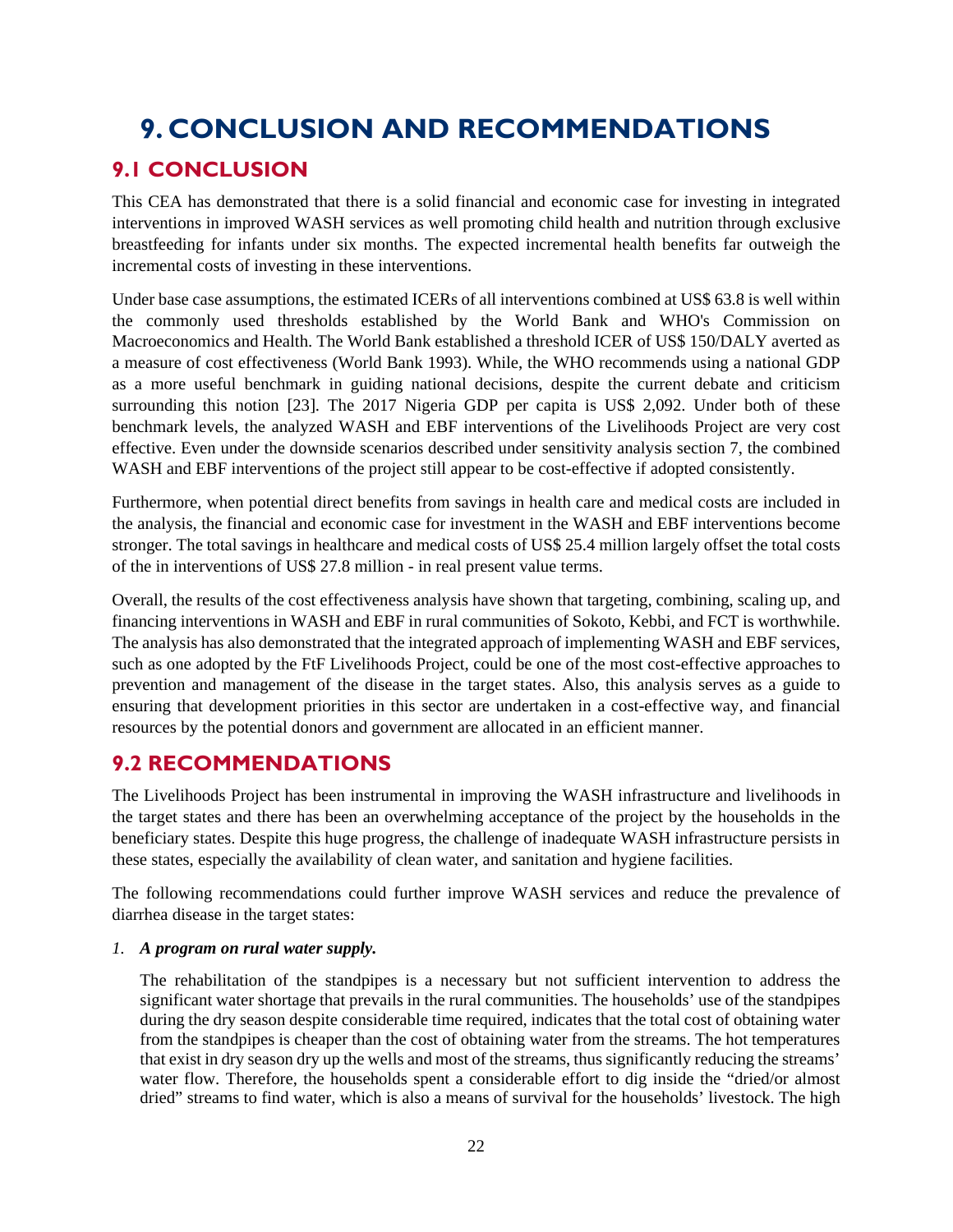cost of water from the dried/or almost dried streams is primarily driven not by the time one spends on collecting the water, but by the unfortunate quality, hence health impacts from the water.

A USAID program on rural water supply may result in significant economic returns and may address the challenge of limited clean water supply in the beneficiary states. There is currently a limited number of functioning water points in the target states, and demand for clean water in all states (particularly Sokoto) exceeds available supply. The higher cost-effectiveness ratio of US\$ 507.6 per DALY averted for the improved water supply intervention is largely attributed to the higher cost of effort and time taken to obtain water by the households as discussed in section 5.1. While additional analysis is required to justify the rural water supply program, this study indicates potential high economic returns of such a program. For instance, the 42,000 benefiting households from the project will incur a cost of obtaining clean water of PV USD 273 mill over next ten years. This figure is only for 42000 families compared to about 2.1 million households living in these three states. It is also excluding any potential cost savings during the wet season, that is when people are using their wells. The cost of rural water supply program, on the other hand, is unknown to the authors, preventing a precise conclusion.

- *2. Direct engagement of community leaders and/or local government authorities to support the WASH committees is strongly encouraged.* This would help to ensure sustainability of the current business model of maintaining the rehabilitated water points. The communities have taken ownership of the rehabilitated water points and are making regular contributions to cover operating and maintenance costs. However, the running cost of fuel-based water pumps (averaging NGN13,000 or US\$36 per week) is too high for some communities to sustain in the long run. At present, the WASHCOM are collecting sufficient funds to cater for this, but actively involving communities' leaders would ensure WASHCOM continues its efforts even beyond the period of USAID/CRS' involvement.
- *3. Providing technical training on how to operate and repair solar-based water pumps.* The recent construction of solar-based water point in FCT is observed to have reduced the use of manual boreholes. Although this is the most preferred way for households to obtain water due to its convenience with no pumping effort required, the maintenance of this type of water points could be challenging as the communities currently have no knowledge on how to repair solar based water pumps. Providing technical training on how to operate and repair solar-based water pumps could help address this technical/skill challenge.
- *4. Sensitization efforts in use of tippy taps should be encouraged and extended to household level and also included in the school WASH agendas.* This would contribute to further improvement in handwashing and hygiene practices, particularly in schools. Currently, tippy taps are only implemented in public places like mosques, churches, and compounds of village chiefs. Tippy taps offer several benefits including, improving handwashing rates, using less water (about 40-50ml of water as compared with 600ml when water is accessed by other means, which becomes very practical in areas where water is scarce), and also helps build good hygiene behaviors in children from the early age. The discussion on Sustainable Sanitation Alliance website provides some useful lessons learned from the adoption of tippy taps in schools [15].
- *5. Becky Pots:* Becky pots, although, require higher initial cash outlay, do result on significant water storage cost savings given the prolonged life of the pots when compared to the average life of the plastic jerry cans traditionally used by the households. In addition, Becky pots are more environmentally friendly and hygiene way of storing water. They also provide income to the potters. It is consider including this element into upcoming USAID projects, when appropriate.
	- o *Adoption of Rotavirus Vaccine:* This vaccine was recently introduced in Nigeria, with a pilot scheme expected to commence in 2018 in Lagos state. We, therefore, highly recommend that the government of Nigeria intensify and expand its current efforts in the adoption of the vaccine to alleviate diarrhea disease burden in both rural and urban communities. This is in addition to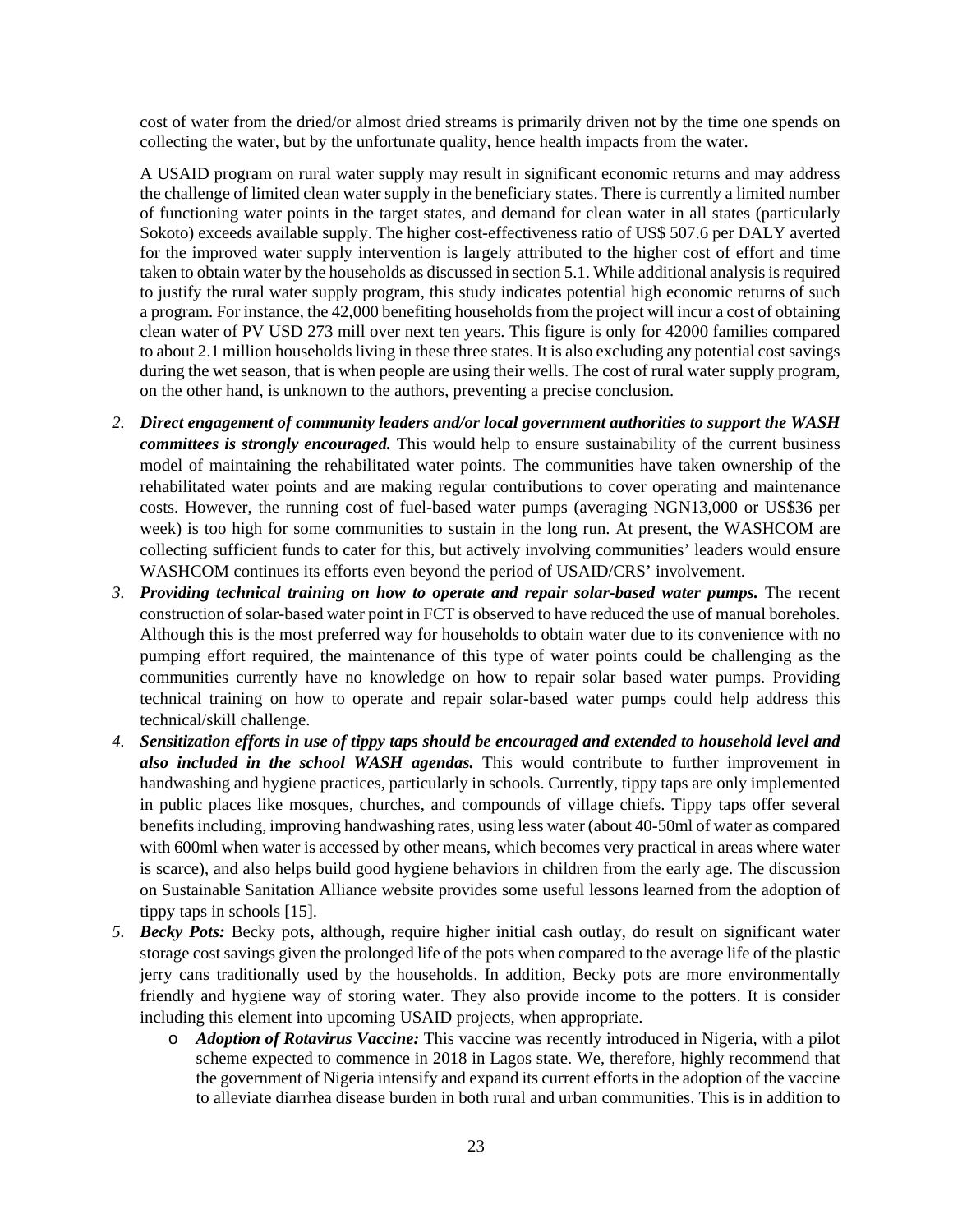the preventive measures such as WASH and nutrition interventions, and treatment measures such as Oral Rehydration Therapies that are currently being implemented. Recent studies reveal that rotavirus is the major cause of infant and childhood diarrhea in Africa. In Nigeria, about 30,800 deaths of children under five years old were attributed to rotaviruses, which accounted for 14% of all deaths attributed to rotavirus in 2013 [25]. The danger of rotavirus is that providing clean water and improving sanitation and hygiene do not significantly reduce the spread of the virus. Therefore, vaccination is considered the first strategy in the prevention of rotavirus infection. The health benefits of rotavirus vaccine are well established. Some countries adopting the vaccine have reported a substantial decrease in diarrhea mortality, by 22% - 50% among the children in under five years of age following vaccine introduction [26]. Examples of such countries in Africa include Ghana, Malawi, South Africa, Kenya, and Mali. Among the first African nations to introduce rotavirus vaccine in 2012 were South Africa, Malawi, and Ghana and they observed a significant decline in diarrhoeal disease. In the first three years following the vaccine, the hospital admissions positive for rotavirus fell from 48% in the pre-vaccine period to 28% for children under 5 years of age in Ghana. Studies conducted in South Africa and Malawi demonstrated a rotavirus vaccine effectiveness of 61% in preventing hospital admissions against severe rotavirus [16]. Recent CEA studies have shown this intervention to be cost-effective, particularly with the support of GAVI [17].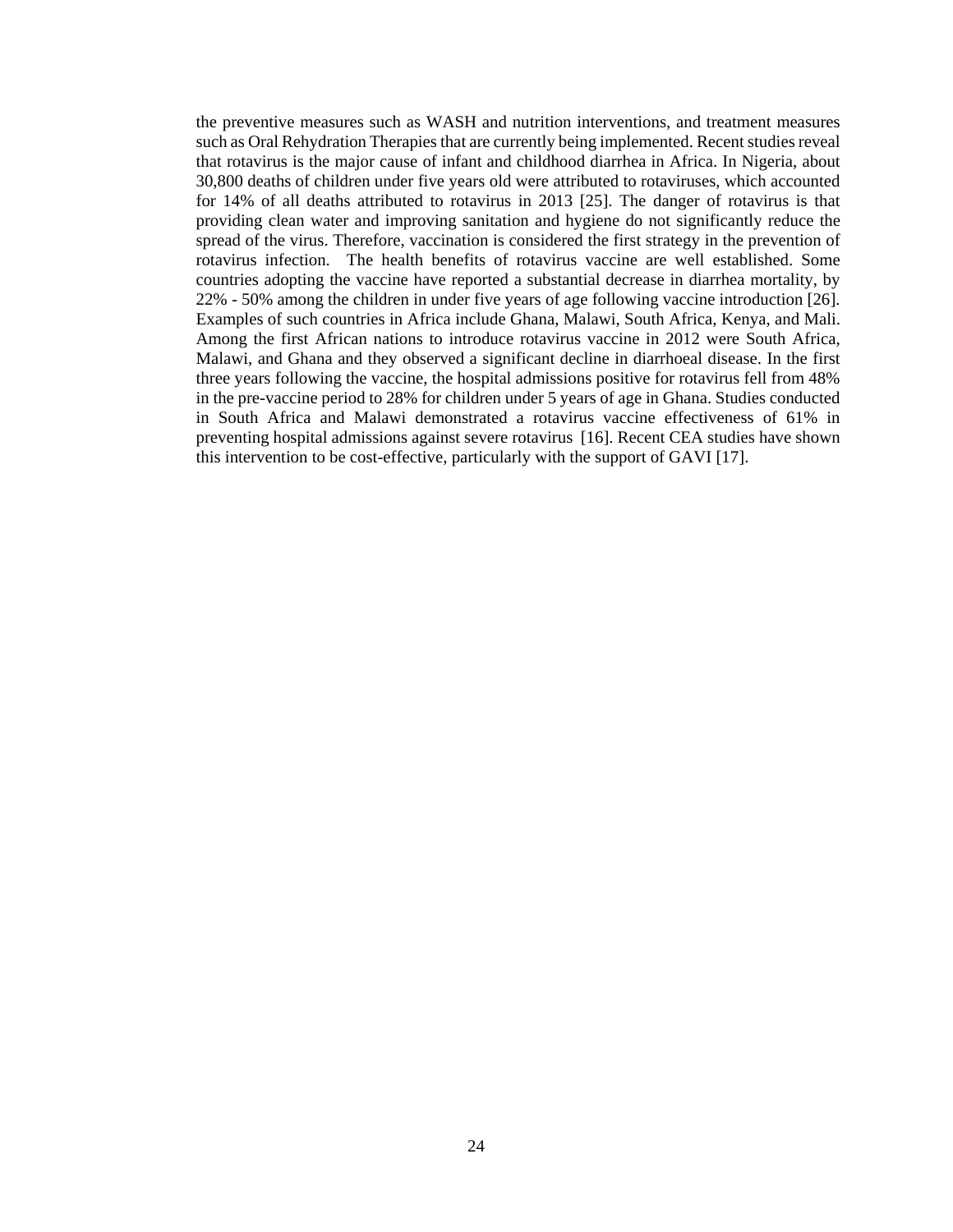# **10. ANNEX**

**Table 2: Key Assumptions for Estimating Reduction in Diarrhea Morbidity and Mortality Rates**

| Key Assumptions for Estimating Reduction in Diarrhea Morbidity and Mortality Rates |         |         |                                      |  |  |  |
|------------------------------------------------------------------------------------|---------|---------|--------------------------------------|--|--|--|
|                                                                                    | Without | With    |                                      |  |  |  |
| Parameter                                                                          | Project | Project | <b>Data Source</b>                   |  |  |  |
| <b>Morbidity Rates:</b>                                                            |         |         |                                      |  |  |  |
| Diarrhoe morbidity rate for infants (0-5 months)                                   | 7%      | 6.4%    | <b>NNHS 2015</b>                     |  |  |  |
| Diarrhoe morbidity rate for non-school age (6M-5 years)                            | 31%     | 23%     | <b>NNHS 2015</b>                     |  |  |  |
| Diarrhoe morbidity rate for population over 6 years                                | 5%      | 4%      | Assumed based on Literature          |  |  |  |
| <b>Mortality Rates:</b>                                                            |         |         |                                      |  |  |  |
| Diarrhoe mortality rate for infants (0-5 months)                                   | 1.42%   | 1.38%   | UNICEF and sas.upenn.edu             |  |  |  |
| Diarrhoe mortality rate for non-school age (6M-5 years)                            | 2.3%    | 1.8%    | global-health.healthgrove.com        |  |  |  |
| Diarrhoe mortality rate for population over 6 years                                | 0.067%  | 0.05%   | global-health.healthgrove.com        |  |  |  |
| <b>Intervention Adoption Rates:</b>                                                |         |         |                                      |  |  |  |
| Average adoption rate for improved water supply, water                             |         |         |                                      |  |  |  |
| treatment at POU & safe storage                                                    | 6.1%    | 45%     | CRS/USAID Annual Survey              |  |  |  |
| Average adoption rate for improved sanitation                                      | 0%      | 6%      |                                      |  |  |  |
| Adoption rate for good hygiene practices, focus on                                 |         |         | <b>Report and Quarterly Progress</b> |  |  |  |
| Handwashing with soap                                                              | 6.6%    | 37%     | Reports for 2016 & 2017              |  |  |  |
| Adoption rate for EBF                                                              | 45%     | 68%     |                                      |  |  |  |
| Intervention Effectiveness Weight to Morbidity Reduction:                          |         |         |                                      |  |  |  |
| Reduction in morbidity due to improved water supply, water                         |         |         |                                      |  |  |  |
| treatment at POU & safe storage                                                    | n/a     | 29%     | ircwash.org                          |  |  |  |
| Reduction in morbidity due to improved sanitation                                  | n/a     | 34%     | ircwash.org                          |  |  |  |
| Reduction in morbidity due to handwashing with soap &                              |         |         |                                      |  |  |  |
| hygiene promotion                                                                  | n/a     | 37%     | ircwash.org                          |  |  |  |
| Reduction in infant diarrhoea morbidity due to exclusive                           |         |         |                                      |  |  |  |
| breastfeeding                                                                      | n/a     |         | 40% ncbi.nlm.nih.gov                 |  |  |  |
| Intervention Effectiveness Weight to Mortality Reduction:                          |         |         |                                      |  |  |  |
| Reduction in mortality due to improved water supply and                            |         |         |                                      |  |  |  |
| water treatment (Point of Use)                                                     | n/a     | 13.4%   | The Lancet.com                       |  |  |  |
| Reduction in mortality due to improved sanitation                                  | n/a     | 13.4%   | The Lancet.com                       |  |  |  |
| Reduction in mortality due to handwashing with soap &                              |         |         |                                      |  |  |  |
| hygiene promotion                                                                  | n/a     |         | 50% CDC.gov                          |  |  |  |
| Reduction in child mortality due to exclusive breastfeeding                        | n/a     | 13%     | sas.upenn.edu                        |  |  |  |
| <b>Effective Contribution of Interventions to Morbidity Reduction:</b>             |         |         |                                      |  |  |  |
| Effective contribution of all interventions except EBF to                          |         |         |                                      |  |  |  |
| Morbidity reduction                                                                | n/a     |         | 26.1% Estimated                      |  |  |  |
| Effective contribution of EBF to Morbidity reduction                               | n/a     |         | 9% Estimated                         |  |  |  |
| <b>Effective Contribution of Interventions to Mortality Reduction:</b>             |         |         |                                      |  |  |  |
| Effective contribution of all interventions except EBF to                          |         |         |                                      |  |  |  |
| Mortality reduction                                                                | n/a     |         | 22% Estimated                        |  |  |  |
| Effective contribution of EBF to Mortality reduction                               | n/a     |         | 3% Estimated                         |  |  |  |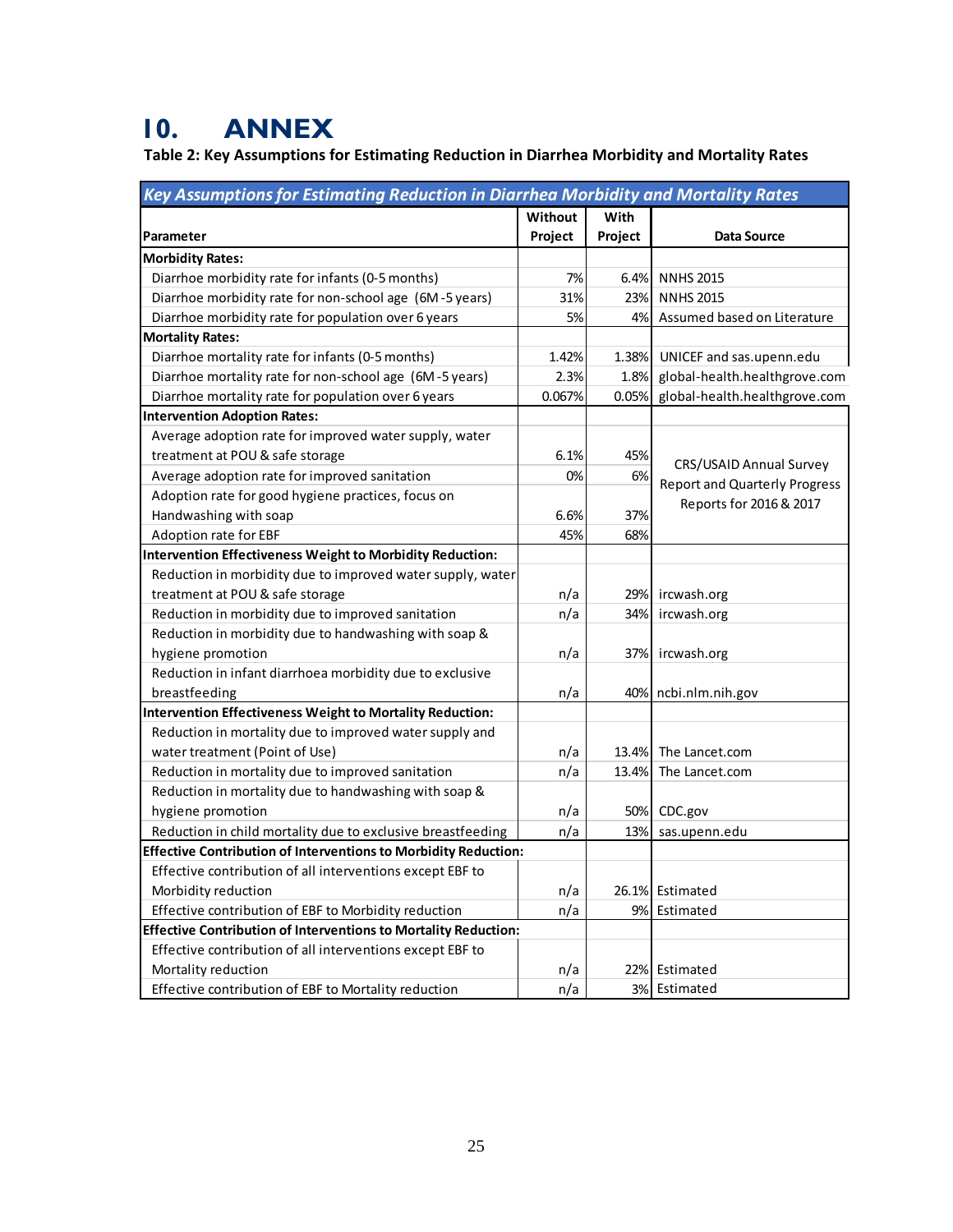# **11. REFERENCES**

- [1] "World Bank," 14 07 2016. [Online]. Available: http://live.worldbank.org/the‐first‐one‐thousand‐ days. [Accessed 10 01 2018].
- [2] "JMP, WHO/UNICEF," 2015. [Online].
- [3] E. O. T. B. F. a. A. I. A. .. Oloruntoba, ""Hygiene and Sanitation Risk Factors of Diarrhoeal Disease among under‐Five Children in Ibadan, Nigeria.," *" African Health Sciences 14.4 (2014): 1001–1011. PMC. Web,* 2014.
- [4] A. A. Liliana Carvajal‐Vélez1\*, "Diarrhea management in children under five in sub‐Saharan Africa: does the source of care matter? A Countdown analysis," *BMC Public Health and UNICEF.*
- [5] M. v. d. R. P. B. a. A. D. w. Alana Potter, "Assessing hygiene cost‐effectiveness," *IRC International Water and Sanitation Centre,* vol. Working Paper 6, 2011.
- [6] C. e. a. Troeger, "Estimates of global, regional, and national morbidity, mortality, and aetiologies of diarrhoeal diseases: a systematic analysis for the Global Burden of Disease Study 2015," *The Lancet Infectious Diseases,* vol. Volume 17, no. Issue 9 , 909 ‐ 948, 2015.
- [7] "Centers for Disease Control and Prevention," CDC, 2013. [Online]. Available: https://www.cdc.gov/healthywater/hygiene/fast\_facts.html.
- [8] "UNICEF," 2003. [Online]. Available: https://www.unicef.org/wash/index\_hygiene.html.
- [9] "The Lancet; Scaling up breastfeeding in developing countries," 2011. [Online]. Available: http://www.thelancet.com/pdfs/journals/lancet/PIIS0140‐6736(11)60897‐0.pdf.
- [10] http://journals.plos.org/plosone/article/file?type=printable&id=10.1371/journal.pone.0171792, "Infant feeding practices and diarrhoea in sub‐Saharan African countries with high diarrhoea mortality," *PLoS ONE,* 2017.
- [11] N. C. N. J. B. R. M. C. A. C. H. M. &. N. M.‐L. Rollins, "Exclusive Breastfeeding, Diarrhoeal Morbidity and All-Cause Mortality in Infants of HIV-Infected and HIV Uninfected Mothers: An Intervention Cohort Study in KwaZulu Natal, South Africa.," *PLoS ONE,* 2013.
- [12] E. b. T. T.-T. E. .... [. al.], "WHO GUIDE TO COST-EFFECTIVENESS ANALYSIS," 2003. [Online]. Available: http://www.who.int/choice/publications/p\_2003\_generalised\_cea.pdf.
- [13] S.‐B. e. al, "Community‐acquired diarrhea among children and adults in urban settings in Senegal: clinical, epidemiological and microbiological aspects," *BMC Infectious Diseases,* 2013.
- [14] N. P. C. (NPC), "2013 Nigeria Demographic and Health Survey," 2013.
- [15] "Sustainable Sanitation Alliance," 2015. [Online]. Available: http://forum.susana.org/160‐ handwashing-activities-at-schools/12721-tippy-tap-in-schools-way-to-go-and-other-grouphandwashing-facilities-at-schools?start=12.
- [16] J. T.NarhcGeorgeArmah, "Cost‐effectiveness of rotavirus vaccination in Ghana: Examining impacts from 2012 to 2031," 2017.
- [17] S. A. J. B. S. C. B. A. A. &. W. D. G. Berry, "The Cost‐Effectiveness of Rotavirus Vaccination in Malawi," 2010.
- [18] C. e. a. Troeger, "Estimates of global, regional, and national morbidity, mortality, and aetiologies of diarrhoeal diseases: a systematic analysisfor the Global Burden of Disease Study 2015," vol. Volume 17, no. Issue 9 , 909 ‐ 948, 2015.